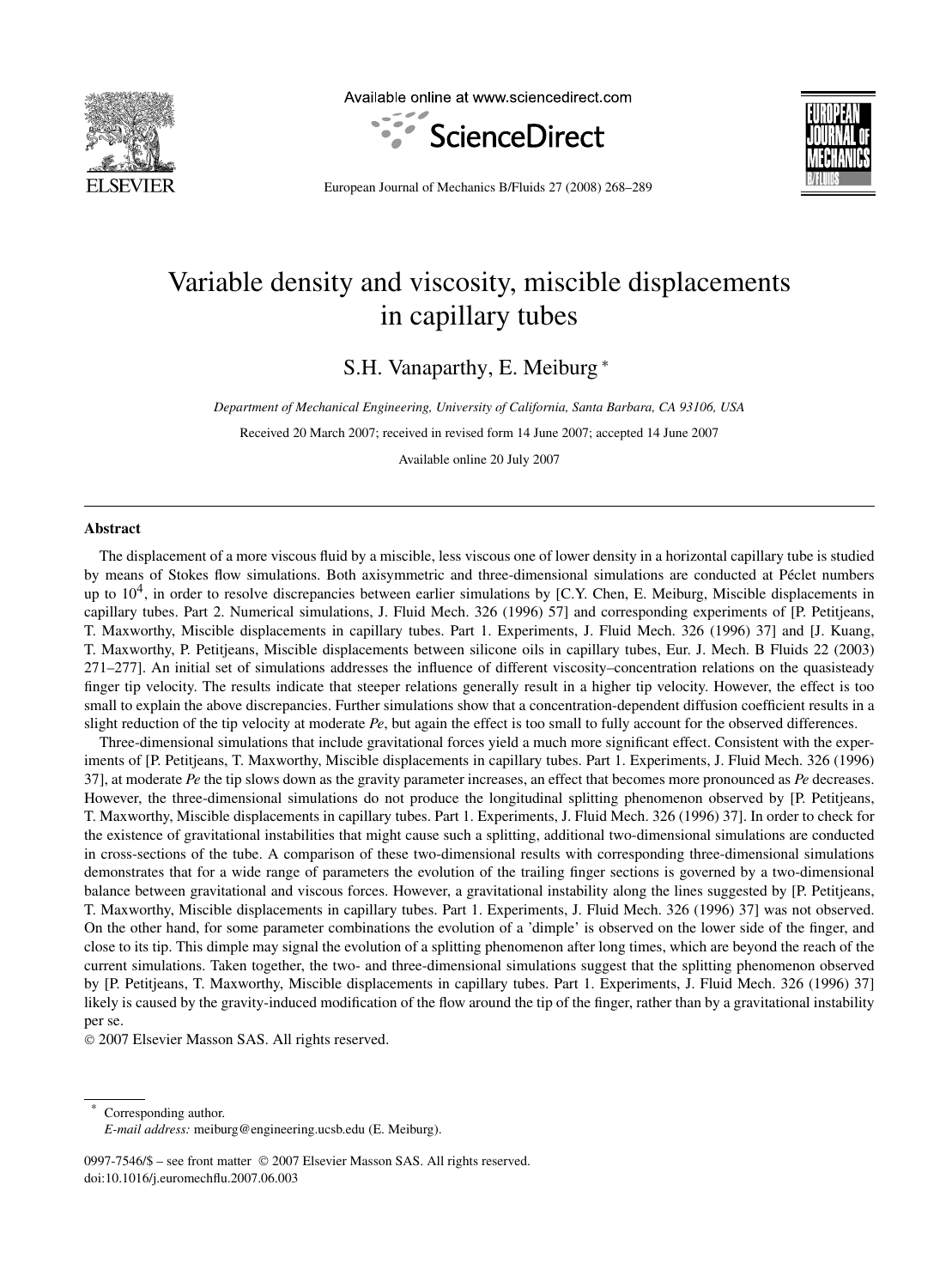*Keywords:* Miscible displacement; Variable viscosity and density; 3D simulations

# **1. Introduction**

The displacement of a viscous fluid by another one of different viscosity and density represents a problem of fundamental interest. It finds applications in situations ranging from enhanced oil recovery and the spreading of pollutants in groundwater reservoirs, to pipeline lubrication and processes in the chemical industry. Simple geometries such as Hele–Shaw cells or capillary tubes have frequently been employed to gain an understanding of the mechanisms governing these flows. Instabilities can give rise to complex dynamics of such displacements, for example in coreannular capillary tube flows [1–3], or when a less viscous fluid displaces a more viscous one in a porous medium  $[4,5]$ .

The classical investigations by [6] and [7] consider the situation in which a viscous fluid is expelled from a capillary tube by a second, inviscid fluid with which it is immiscible. A quasisteady finger of the inviscid fluid forms and propagates along the center of the tube. Its tip velocity is directly related to the fraction of the viscous fluid left behind on the tube wall, which the authors determine as a function of a suitably defined capillary number. Subsequent numerical calculations by [8] show good agreement with the experimental observations. More recently, this work was extended to finite viscosity ratios by [9], and to non-Newtonian fluids by [10].

The miscible variant of this problem was first addressed in the companion papers by [1], who conducted experiments for water/glycerin mixtures, and [11], who performed corresponding axisymmetric simulations. [12] and [13] extend the findings of [1] to mixtures of silicone oils, cf. also the related work of [14]. At high Péclet numbers *Pe*, and for all viscosity ratios, the axisymmetric simulations of [11] were seen to be in good agreement with the corresponding experiments regarding the fraction of the more viscous fluid left behind on the walls. For moderate values  $Pe < O(10^4)$ , on the other hand, significant differences surfaced. Specifically, the experiments, which were conducted in horizontal capillary tubes of different diameters, showed a substantial reduction in the quasisteady finger tip velocity for decreasing Péclet numbers, while the simulations did not observe such a significant influence of *Pe*. The goal of the present investigation is to resolve these discrepancies between the experiments and the axisymmetric simulations. Towards this end, we will explore several potential reasons. A first point to be mentioned in this context is that the simulations of [11] were limited to fluid combinations characterized by an exponential relation between viscosity and concentration. In contrast, [1] found that for the water and glycerin mixtures employed in their experiments, this relation is better described by a double exponential function. In order to explore the importance of the viscosity– concentration relation on the tip velocity in a more general fashion, we will investigate several different families of viscosity–concentration relations.

A second point concerns the assumption of a constant diffusion coefficient in the simulations of [11]. The experimental measurements by [1] demonstrate that for water and glycerin the diffusion coefficient varies strongly with the concentration, which was confirmed in the recent work of [15]. [11] briefly consider this issue by assuming a linear variation of the diffusion coefficient with concentration in their simulations. However, this implementation failed to yield a quasisteady tip velocity when the same dimensionless parameter values were employed as in the experiments. Hence, we will conduct an analysis of the influence of a concentration-dependent diffusion coefficient, based on the more realistic Stokes–Einstein relation [16].

A third point to be addressed concerns the limitation of the simulations by [11] to axisymmetric dynamics. For displacements in horizontal tubes, this assumption of axisymmetry is equivalent to neglecting gravitational forces. The experiments by [1], on the other hand, suggest that at moderate values of *Pe* gravity forces related to the different densities of water and glycerin may play an important role. These authors show that the finger of the less viscous fluid can lose its axisymmetry and propagate off-axis in the tube. In addition, they observe a longitudinal splitting phenomenon of the finger in tubes of large diameters, which may be related to gravitational forces. Hence, we will extend the simulations of [11] to three-dimensional flows and account for the presence of gravitational forces.

A final source of the discrepancy between the axisymmetric simulations of [11] and the experimental data of [1] could be the existence of unconventional stresses in regions of high concentration gradients (cf. [17]), along with related divergence effects as described by [18]. This issue will be discussed in more detail below.

The investigation is organized as follows: In Section 2, the physical problem is described, along with the governing equations and their non-dimensionalization. The numerical procedure for solving the three-dimensional Stokes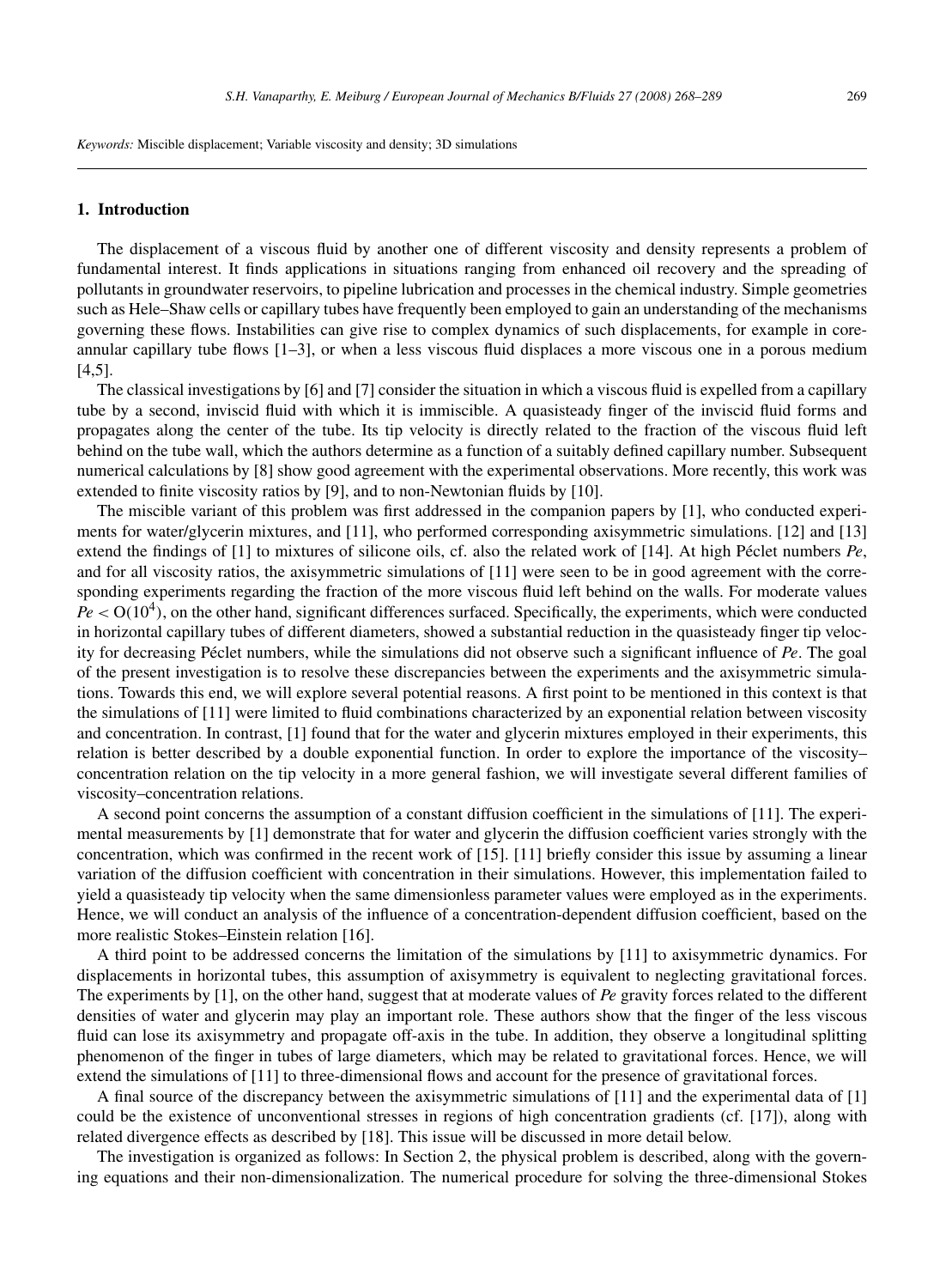

Fig. 1. Sketch of a less viscous fluid 1 displacing a more viscous fluid 2 in a horizontal capillary tube of diameter *d*. The fluids are fully miscible with each other, and they have different densities. The unperturbed Poiseuille flow far ahead of the finger has a centerline velocity *U*.

equations in a tube is outlined, and validation results are presented. Section 3 describes the results of axisymmetric simulations for different viscosity–concentration relations and concentration-dependent diffusion coefficients. Section 4 discusses the results of three-dimensional simulations and presents comparisons with experimental data. Section 5 focuses on two-dimensional simulations in the cross-section of the capillary tube and discusses their applicability to three-dimensional displacements. The main conclusions will be presented in Section 6.

# **2. Physical problem**

*∂***u**

## *2.1. Governing equations*

We consider the problem of the slow displacement of a more viscous fluid 2 by a less viscous fluid 1 in a horizontal capillary tube of diameter *d*, cf. Fig. 1. The fluids have different densities and are miscible with each other in all proportions. As our goal is to compare with the experiments of [1] and [12], we assume the Reynolds number is of O*(*1*)* or less, so that the motion is governed by the incompressible Stokes equations

$$
\nabla \cdot \mathbf{u} = 0,\tag{1}
$$

$$
\frac{\partial \mathbf{u}}{\partial t} - \nabla \cdot \boldsymbol{\tau}(\mu, \mathbf{u}) + \nabla p = \rho g \mathbf{e_g},\tag{2}
$$

$$
\frac{\partial c}{\partial t} + \mathbf{u} \cdot \nabla c = \nabla \cdot (D \nabla c). \tag{3}
$$

Here **u** denotes the fluid velocity vector, *p* indicates pressure, *c* represents the concentration taken to be unity in the displaced fluid and  $\tau$  is the viscous stress tensor for Newtonian fluids. The density  $\rho$  and viscosity  $\mu$  are assumed to be functions of concentration. The gravitational acceleration  $g$  points in the direction of the unit vector  $e_g$ , which is perpendicular to the main flow direction. *D* denotes the molecular diffusion coefficient, which will be assumed constant throughout most of the following investigation. In Section 3.2, however, the influence of a concentrationdependent diffusion coefficient will be evaluated.

In order to close the above set of equations, we must specify both density and viscosity as functions of the concentration *c*. For most miscible fluid pairs, a linear density–concentration relation represents a good approximation. Hence, we employ

$$
\rho = \rho_1 + c(\rho_2 - \rho_1). \tag{4}
$$

Combinations of miscible fluids can give rise to qualitatively very different viscosity–concentration relations, ranging from double exponential to non-monotonic relations. Hence, in the past numerical simulations have employed a variety of relations, such as the ones provided by [19,20] and [21]. Following a number of other authors (e.g., [4]), we use an exponential viscosity relation of the form

$$
\mu = \mu_2 e^{R(c-1)} \tag{5}
$$

throughout most of the investigation, where the viscosity ratio  $R$  is defined as

$$
R = \ln \frac{\mu_2}{\mu_1}.\tag{6}
$$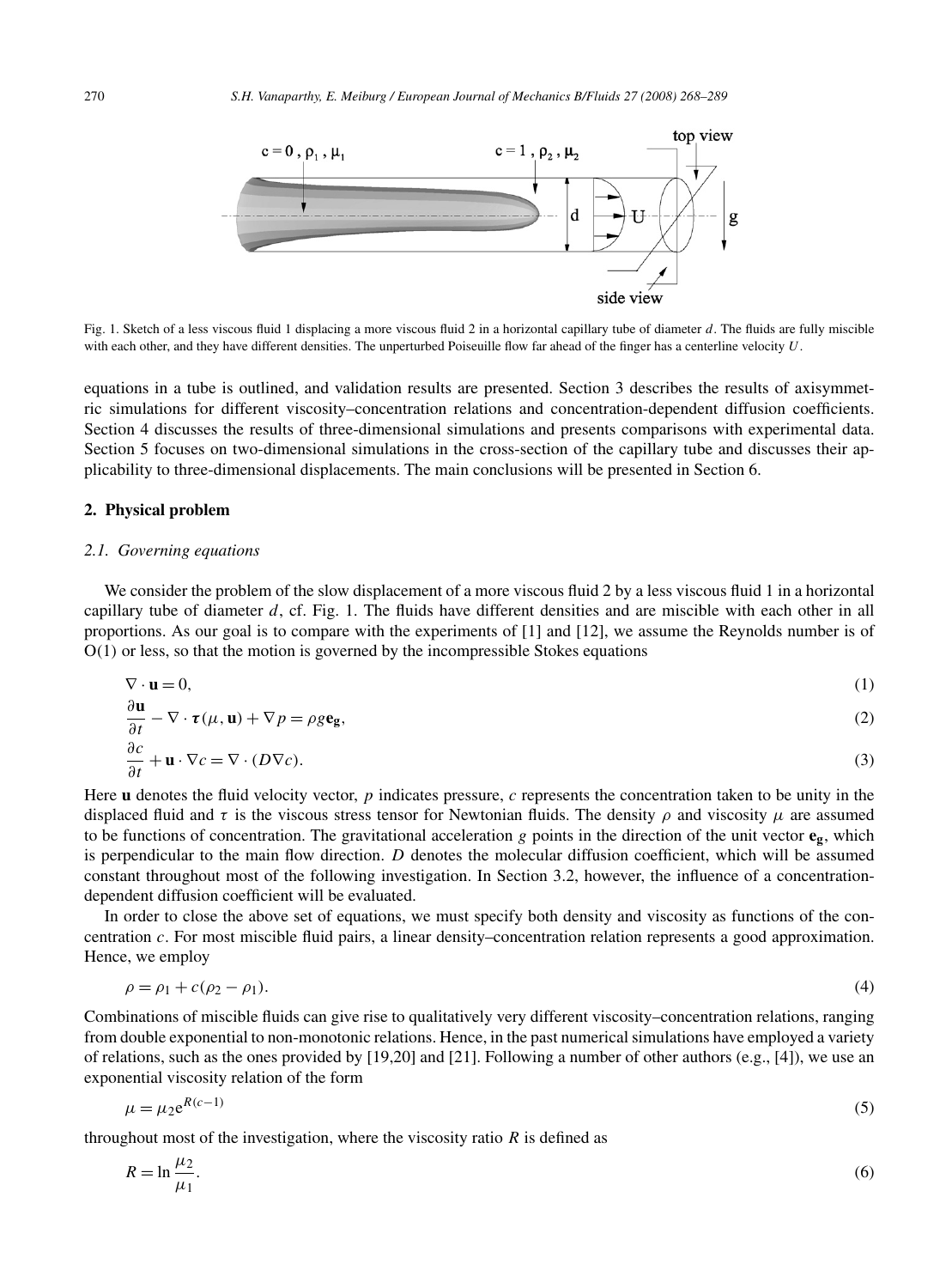The influence of alternative viscosity–concentration functional relations will be investigated in Section 3.1.

To render the governing equations dimensionless, all velocities are normalized by  $U$ , which denotes the centerline velocity of the Poiseuille flow far ahead of the displacement front, cf. Fig. 1. All lengths are referred to the tube diameter *d*, and a characteristic pressure is provided by  $\mu_2 U/d$ . Density and viscosity are scaled with  $\Delta \rho = \rho_2 - \rho_1$ and  $\mu_2$ , respectively. The dimensionless equations thus read

$$
\nabla \cdot \mathbf{u} = 0,\tag{7}
$$

$$
\frac{\partial \mathbf{u}}{\partial t} + \nabla p = \nabla \cdot \boldsymbol{\tau}(\mu, \mathbf{u}) + Fc\mathbf{e_g},\tag{8}
$$

$$
\frac{\partial c}{\partial t} + \mathbf{u} \cdot \nabla c = \frac{1}{Pe} \nabla^2 c,\tag{9}
$$

where the Péclet number *Pe* and the gravity number *F* are defined as

$$
Pe = \frac{Ud}{D},\tag{10}
$$

$$
F = \frac{g\Delta\rho d^2}{\mu_2 U}.\tag{11}
$$

The form of the governing equations for variable diffusion coefficients will be presented in 3.2.

As suggested by Joseph and coauthors [22–24], miscible fluid flows are subject to non-conventional stresses in regions of high concentration gradients (cf. [17]). Furthermore, if the miscible fluids have different densities, they also give rise to a divergent velocity field, as described by [18]. In order to assess if these effects could be responsible for the discrepancies observed between the experiments of [1] and [12] on one hand, and the axisymmetric simulations of [11] on the other, [25] incorporate such Korteweg stresses and divergence effects into axisymmetric simulations, following the formulation of [23]. Their results suggest that Korteweg stresses are not able to explain the observed differences. Moreover, [25] show that for water/glycerin mixtures divergence effects have a negligible effect on the tip velocity. For this reason, we feel that it is justified to neglect these effects in the present numerical investigation.

# *2.2. Numerical implementation*

*∂***u**

The system of governing equations (7)–(9) is integrated numerically in cylindrical coordinates. For this purpose, we follow the high-accuracy numerical procedure described in [26] for three-dimensional displacement simulations in capillary tubes. The spatial discretization is based on a mixed spectral element/Fourier spectral scheme [27] with careful treatment of the singularity at the axis. For the temporal discretization a semi-implicit method is applied to the variable viscosity momentum equation, which results in a constant coefficient Helmholtz equation that is solved by a fast diagonalization method. The concentration equation is advanced in time by a mixed implicit-explicit time stepping scheme, i.e., *BDF*2 for the diffusive term and *EX*2 for the convective term [28]. The computation at each time step is performed in the following way: First, the concentration equation is solved using the old velocity and concentration values. Subsequently, the viscosity is updated directly from concentration using (5). Finally, the velocity field is evaluated by solving the momentum and continuity equations together, employing the fractional step method [29].

At the wall of the tube, all velocity components are assumed to vanish, along with the normal derivative of the concentration. At the boundaries far up- and downstream of the mixing region the concentration  $c$  equals 0 and 1, respectively, while the velocity profile is assumed to be of Poiseuille type. The initial condition is specified as a one-dimensional error function profile for the concentration,

$$
c(r, \theta, z, t = 0) = 0.5 + 0.5 \cdot erf\left(\frac{z}{\delta_0}\right),\tag{12}
$$

where  $\delta_0$  indicates the initial interface thickness, and an axisymmetric Poiseuille flow for the velocity components. Since the concentration front propagates downstream with a certain tip velocity  $V_{\text{tip}}$ , some of our simulations employ a reference frame moving with this tip velocity. This allows us to take the simulation farther in time, without discretizing large regions of nearly unperturbed Poiseuille flow. In this moving reference frame, as the upstream boundary catches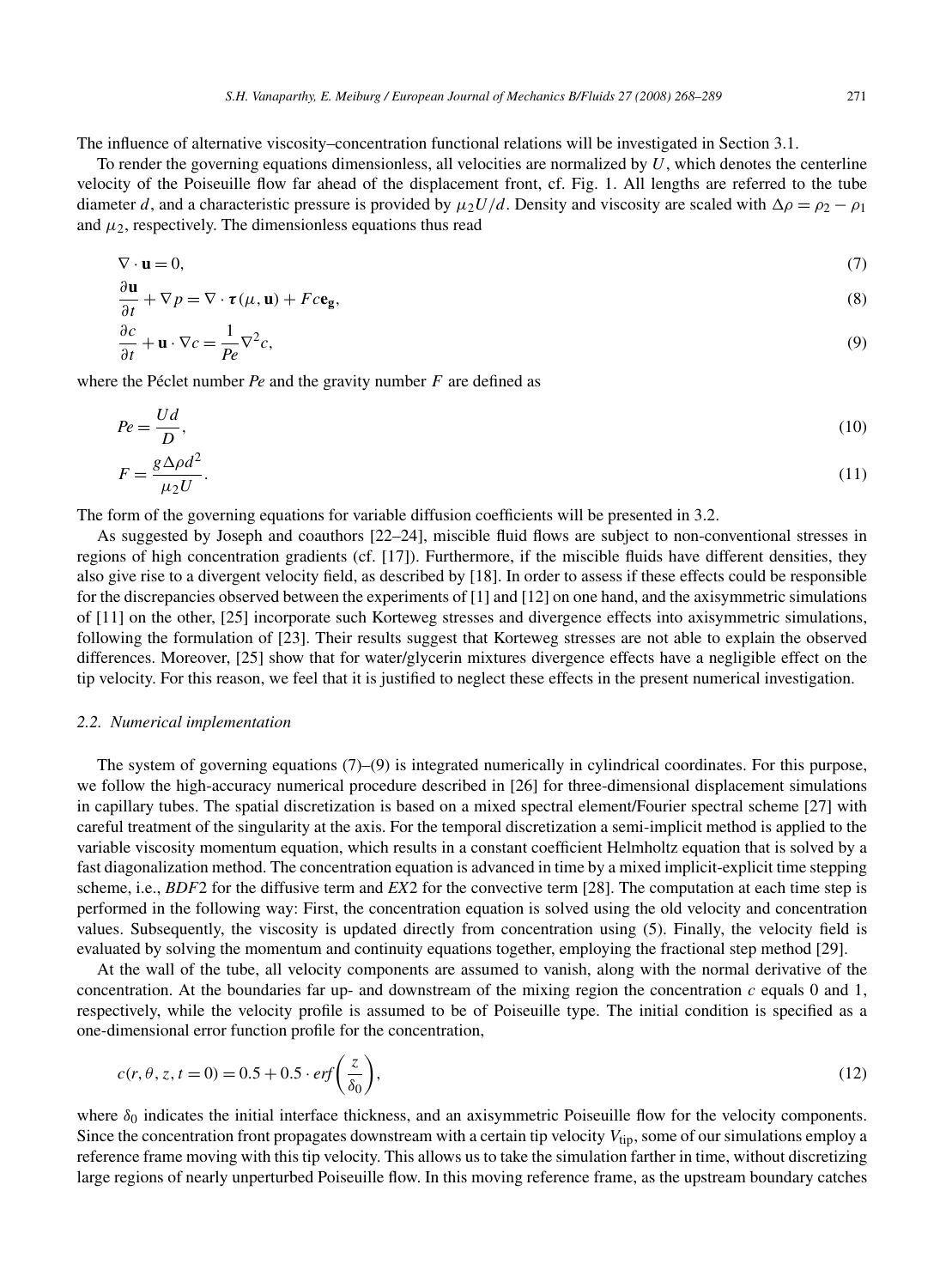up with the trailing sections of the interface, it becomes a mixed inflow/outflow boundary. In this situation, a convective boundary condition for the concentration of the form

$$
\frac{\partial c}{\partial t} + V \frac{\partial c}{\partial x} = 0 \tag{13}
$$

is applied. Test calculations show that convection velocities *V* of  $O(V_{tip})$  do not result in a loss of accuracy or in numerical instabilities. However, this boundary condition fails to give physical results in some three-dimensional simulations, usually when large velocity gradients occur in the non-axial directions at the upstream boundary. For these cases, we employ the complete computational domain without a moving reference frame. The downstream boundary is always taken to be sufficiently far from the finger tip, so that the concentration can be set to unity. To reduce the computational effort, a parallel implementation is employed for high-resolution calculations. The threedimensional simulations to be discussed in the following typically employ up to 125 elements in the axial direction, 20 elements in the radial direction, and 32 Fourier modes in the azimuthal direction, with the spectral elements based on either fourth or sixth order Legendre polynomials.

## *2.3. Validation*

As part of the validation process for the present computational code, [26] reproduce the axisymmetric results of [11]. In addition, they consider the case of a density-driven instability at the miscible interface formed by placing a heavier fluid on top of a lighter fluid in a vertical capillary tube. They observe good agreement between the early stages of nonlinear, constant viscosity, three-dimensional simulations and corresponding linear stability results of [30]. This stability work was extended to fluids of different viscosity by [31], which provides us with the opportunity to extend the validation efforts to variable viscosity fluids. Note that in the absence of a net flow, the characteristic velocity *U* due to buoyancy forces is defined as

$$
U = \frac{gd^2 \Delta \rho}{\mu_2}.\tag{14}
$$

The dimensionless governing equations  $(7)$ – $(9)$  remain identical for the vertical tube without net flow, except that they now contain the Rayleigh number

$$
Ra = \frac{gd^3 \Delta \rho}{D\mu_2} \tag{15}
$$

in the place of *Pe*, while the gravity number *F* takes the value of unity.

For  $Ra = 1.35 \times 10^5$ , an initial interface thickness  $\delta_0 = 0.2$  and an initial perturbation of O(10<sup>-5</sup>), Fig. 2 shows the maximum value of the axial component of the velocity perturbation as a function of time for the first azimuthal mode,



Fig. 2. Maximum axial perturbation velocity component of the first azimuthal mode for  $Ra = 1.35 \times 10^5$ ,  $\delta_0 = 0.2$  and viscosity ratios  $R = 1$  and 2. The growth rates obtained in the three-dimensional, nonlinear simulations (—) are in good agreement with the corresponding linear stability results (- -) of [31].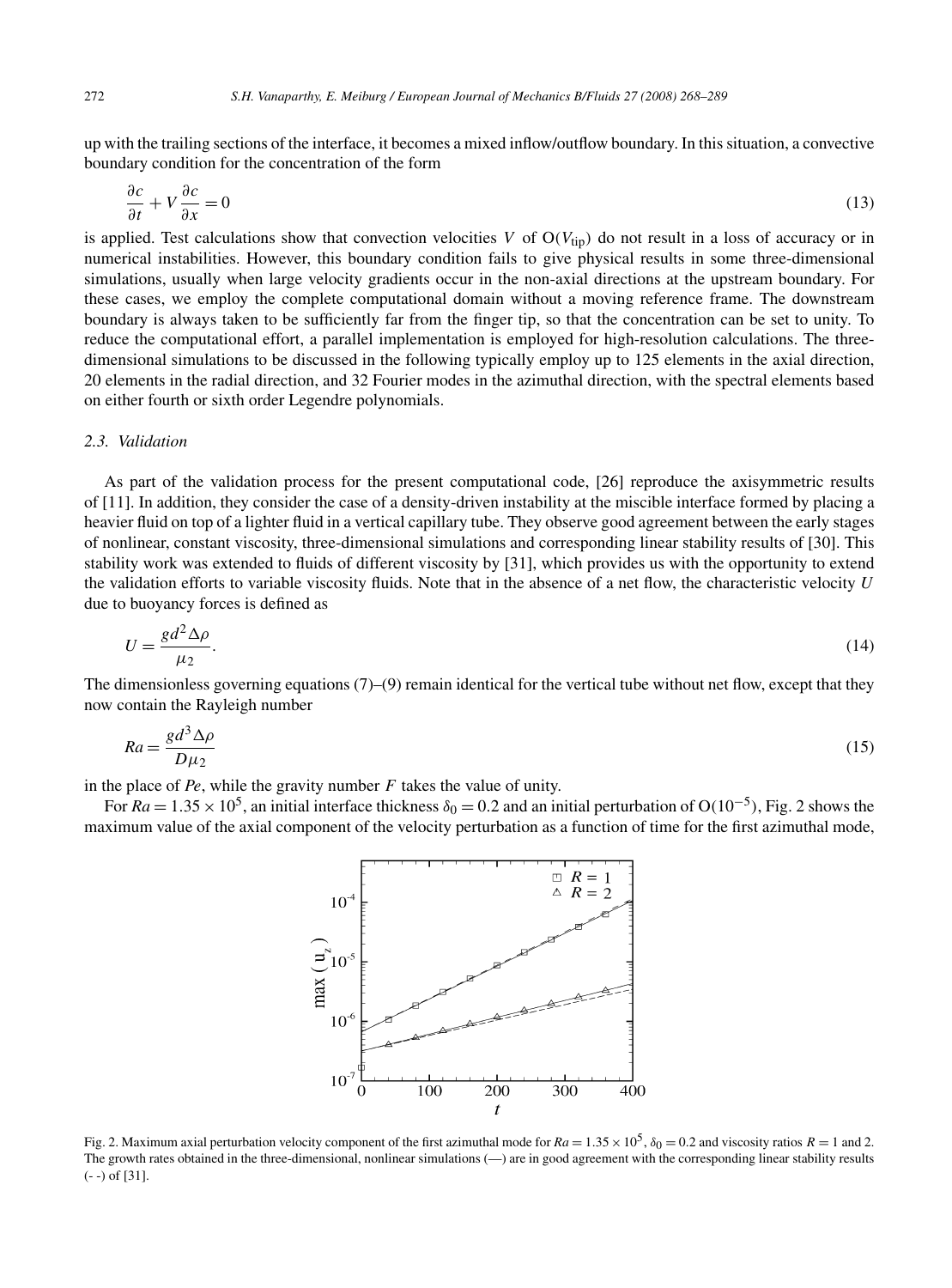for  $R = 1$  and 2. We focus on the first azimuthal mode since, for the above parameter values, both the linear stability calculations and the experiments of [13] show this mode to have the largest growth rate. The figure demonstrates that the velocity perturbations grow exponentially, and that the amplification rate decreases with increasing viscosity ratio. The growth rates of the perturbations are seen to be in good quantitative agreement with the corresponding linear stability results. It should be noted that the slight difference arises from the quasisteady state assumption employed in the linear stability calculations.

## **3. Axisymmetric simulations**

As outlined in the introduction, both the experiments of [1] and corresponding axisymmetric simulations by [11] demonstrate the evolution of a quasisteady state for miscible displacements in capillary tubes, provided that *Pe* and *R* are sufficiently high. This quasisteady state takes the form of a well-defined finger of the less viscous fluid, which propagates along the centerline of the tube, cf. Fig. 3. It is characterized by a front thickness  $\delta$  that scales as

$$
\delta \sim Pe^{-1/2},\tag{16}
$$

and a tip velocity  $V_{\text{tip}}$ , defined as the propagation velocity of the  $c = 0.5$  contour. For the present purpose, we say that a quasisteady state is reached if

$$
\left| \frac{dV_{\text{tip}}}{dt} \right| < 0.005. \tag{17}
$$

Following the earlier work of  $[6]$ ,  $[1]$  and  $[11]$  furthermore introduce a diagnostic quantity

$$
m = 1 - \frac{0.5}{V_{\text{tip}}}.\tag{18}
$$

As explained in the appendix of [12], *m* is related to the fraction of the more viscous fluid left behind on the wall of the tube. If we assume that the less viscous fluid is injected at a volumetric rate  $Q$ , the total volume  $V<sub>L</sub>$  of less viscous fluid in the tube at time *t* is equal to  $V_L = Qt$ . At the same time, the total volume of fluid behind the finger tip is  $V_T = \pi d^2 L/4$ . Consequently, the volume of more viscous fluid  $V_M$  next to the wall behind the finger tip is  $V_M = V_T V_L$ . *m* is then defined as

$$
m = \frac{V_M}{V_T} = 1 - \frac{V_L}{V_T} = 1 - \frac{Qt}{\pi d^2 L/4}.
$$
\n(19)

For incompressible flow in a cylindrical tube, we have  $Q = \pi d^2 U_{\text{avg}}/4$  and  $V_{\text{tip}} = L/t$ . With the present nondimensionalization  $U_{\text{avg}} = 0.5$ , so that we obtain (18).

Note that for  $V_{\text{tip}} < 1$  ( $m < 0.5$ ), the finger tip moves more slowly than the centerline velocity of the Poiseuille flow ahead of it. For this situation, [1] and [11] show that the less viscous fluid diffusively leaks from the finger tip into the more viscous fluid ahead of it, so that a quasisteady tip propagation is not possible. This point will be discussed in more detail below.

For  $Pe > O(10^4)$  the numerical simulations of [11] showed good agreement with the corresponding experiments of [1] regarding  $V_{\text{tip}}$ . For  $Pe < O(10^4)$ , on the other hand, the quasisteady front velocity in the experiments decreased noticeably with *Pe*, a fact that was confirmed more recently in the silicone oil experiments of [12], whereas it remained nearly constant in the axisymmetric simulations. In the following, we will discuss the results of additional axisymmetric simulations  $(F = 0)$ , in order to explore if either the specific properties of the viscosity–concentration relation, or the dependence of the diffusion coefficient on the local concentration value can account for these discrepancies.



Fig. 3. Quasisteady finger front for  $R = 2.3$  and  $Pe = 2000$ . Shown are the concentration contours  $c = 0.1$ , 0.5 and 0.9 at time  $t = 2.5$ .  $\delta$  denotes the front thickness.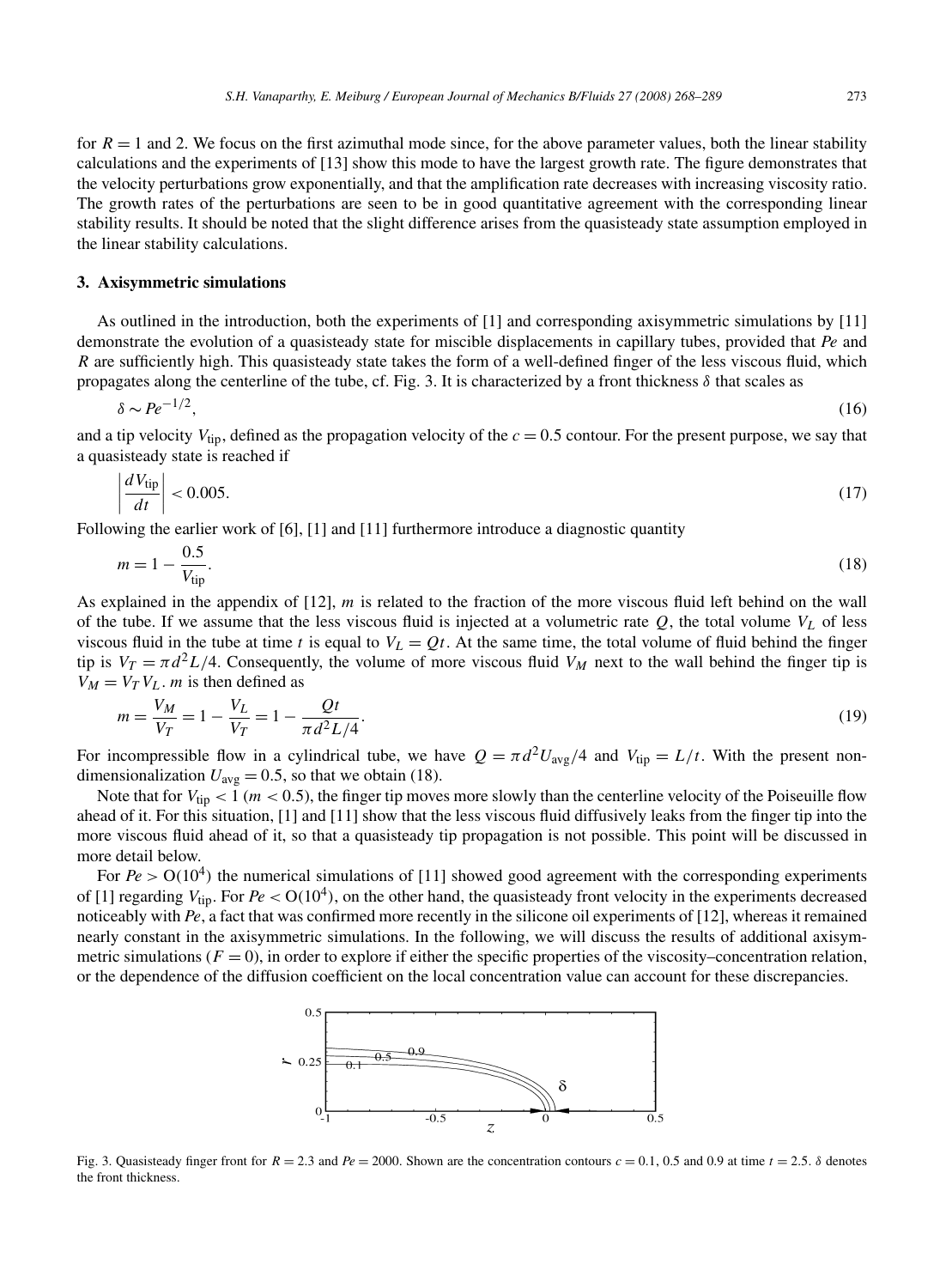

Fig. 4. Nondimensional  $\mu$ , *c*-relations in the interval  $0 \le c \le 1$  for various functional relations and  $R = 2.3$ .



Fig. 5. The tip velocity  $V_{\text{tip}}$  as a function of time for  $R = 2.3$ ,  $Pe = 2000$  and different  $\mu$ , c-relations. The double exponential relation yields the highest quasisteady V<sub>tip</sub> value, while non-monotonic and linear viscosity relations do not result in a steady state at this value of the Péclet number.

#### *3.1. Influence of the μ,c-relation*

In miscible fluid mixtures, the dependence of the viscosity on the concentration can take different functional forms. Hence a variety of  $\mu$ , c-relations have been employed in the literature. [32] assume the viscosity to be a linear function of concentration in his linear stability calculations. Alternatively, [11] use an exponential viscosity relation, which closely resembles the 'quarter-power mixing rule' frequently employed by petroleum engineers [33,34,20]. Interestingly, some fluid mixtures can even display a non-monotonic variation of viscosity with concentration [21,35].

Fig. 4 displays representative non-dimensional forms for various  $\mu$ , c-relations. The formulation of the nonmonotonic viscosity relation follows the approach outlined in [21]. Here, the viscosity reaches a maximum value of 1.25 $\mu_2$  for  $c = 0.5$ . The double exponential viscosity relation suggested by [1], based on their experimental measurements, is implemented as

$$
\mu = e^{R\left(\frac{e^c - e}{e - 1}\right)}.
$$
\n<sup>(20)</sup>

Fig. 5 shows the results of axisymmetric simulations ( $F = 0$ ) for  $R = 2.3$ ,  $Pe = 2000$ , and the above  $\mu$ , c-relations. For the non-monotonic and linear relations, the tip velocity does not reach a quasisteady state at this value of *Pe*. On the other hand, for the remaining  $\mu$ , c-relations  $V_{\text{tip}}$  approaches a constant value. [11] had shown that for a quasisteady state to be achieved, generally a *Pe*-value on the order of 10<sup>3</sup> is necessary. This quasisteady state then lasts for a time of  $O(P_e)$ . For *Pe*-values below  $O(10^3)$ , a quasisteady state usually does not form, and Taylor dispersion becomes dominant immediately. The quasisteady tip velocity increases with the steepness of the relation. Fig. 6 shows the fraction *m* as a function of *Pe* for  $R = 2.3$  and different  $\mu$ , c-relations. There are noticeable differences at low *Pe*,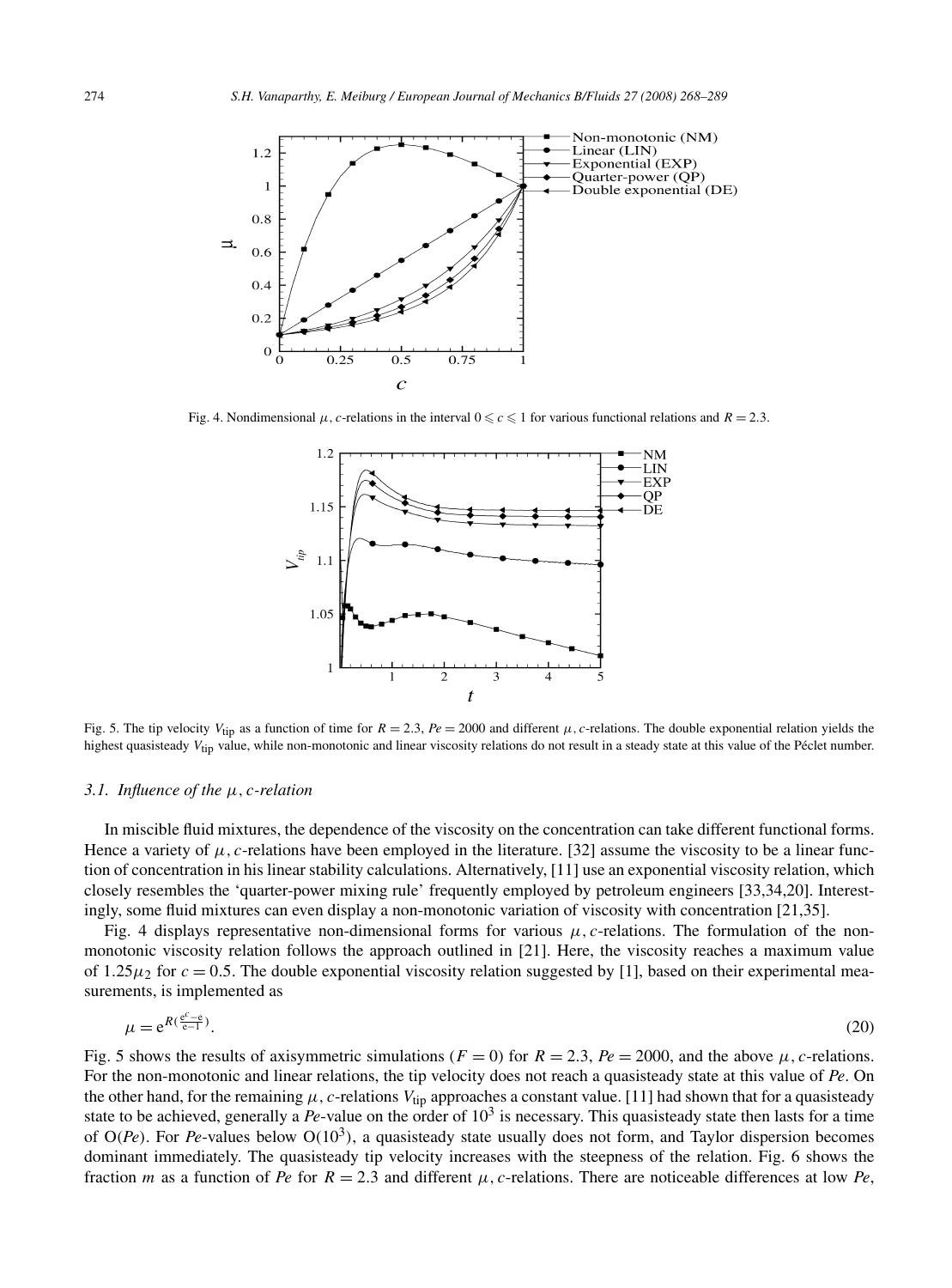

Fig. 6. The fraction *m* as a function of *Pe*, for different  $\mu$ , c-relations and  $R = 2.3$ . Differences between the results for the various  $\mu$ , c-relations are noticeable for moderate *Pe*. However, these effects are too small to account for the discrepancies between the computational results of [11], and the corresponding experimental data of [12] (- -).

where the interfacial thickness is sufficiently large for the details of the *μ,c*-relation to be felt. As *Pe* increases, the interface thins and the details of the relation become less influential. Note that all of the computational curves lie considerably above the experimental data of [12]. In summary, these observations indicate that the precise form of the  $μ$ , *c*-relation has a limited influence on the quasisteady tip velocity at  $Pe < O(10<sup>4</sup>)$ . However, this effect is too small to explain the discrepancies between the axisymmetric simulations by [11] and the corresponding experiments by [1] and [12]. For the remainder of the present investigation, we will employ the exponential  $\mu$ , *c*-relation.

## *3.2. Influence of a concentration-dependent diffusion coefficient*

The measurements of [1] indicate that for the fluid pair of water and glycerin the diffusion coefficient varies strongly with concentration, cf. also the measurements of [15]. It has already been demonstrated that this dependence can strongly affect the linear dynamics of miscible interfaces, e.g. the linear stability analyses of [36] and [37]. Here we will investigate its effect on the *nonlinear* quasisteady finger, in order to assess if it is sufficiently strong to explain the discrepancies between the experimental data of [1] and the corresponding simulation data of [11].

For different fluid combinations, the dependence of the diffusion coefficient on the concentration can take different forms. Often it is well approximated by the generalized Stokes–Einstein relation (cf. [16])

$$
D \cdot \mu = const.,\tag{21}
$$

which we will assume to hold in the following. For the formulation of the governing equations in the presence of a variable diffusion coefficient we follow the approach outlined in [37]. Eqs. (5) and (21) yield for the diffusion coefficient

$$
D = D_1 e^{-Rc},\tag{22}
$$

where  $D_1$  denotes the diffusion coefficient of an infinitesimally small amount of fluid 2 in pure fluid 1. The dimensional diffusion coefficient is normalized by its average value *D*∗

$$
D^* = \int_0^1 D \, d\mathfrak{c} = \frac{D_1 (1 - e^{-R})}{R},\tag{23}
$$

so that a meaningful comparison can be made with calculations assuming a constant diffusion coefficient. This implies that with an increasing value of *R* the diffusion coefficient varies over a larger range, while its average value remains unchanged. Definition (10) of *Pe* is modified to

$$
Pe = \frac{Ud}{D^*}.\tag{24}
$$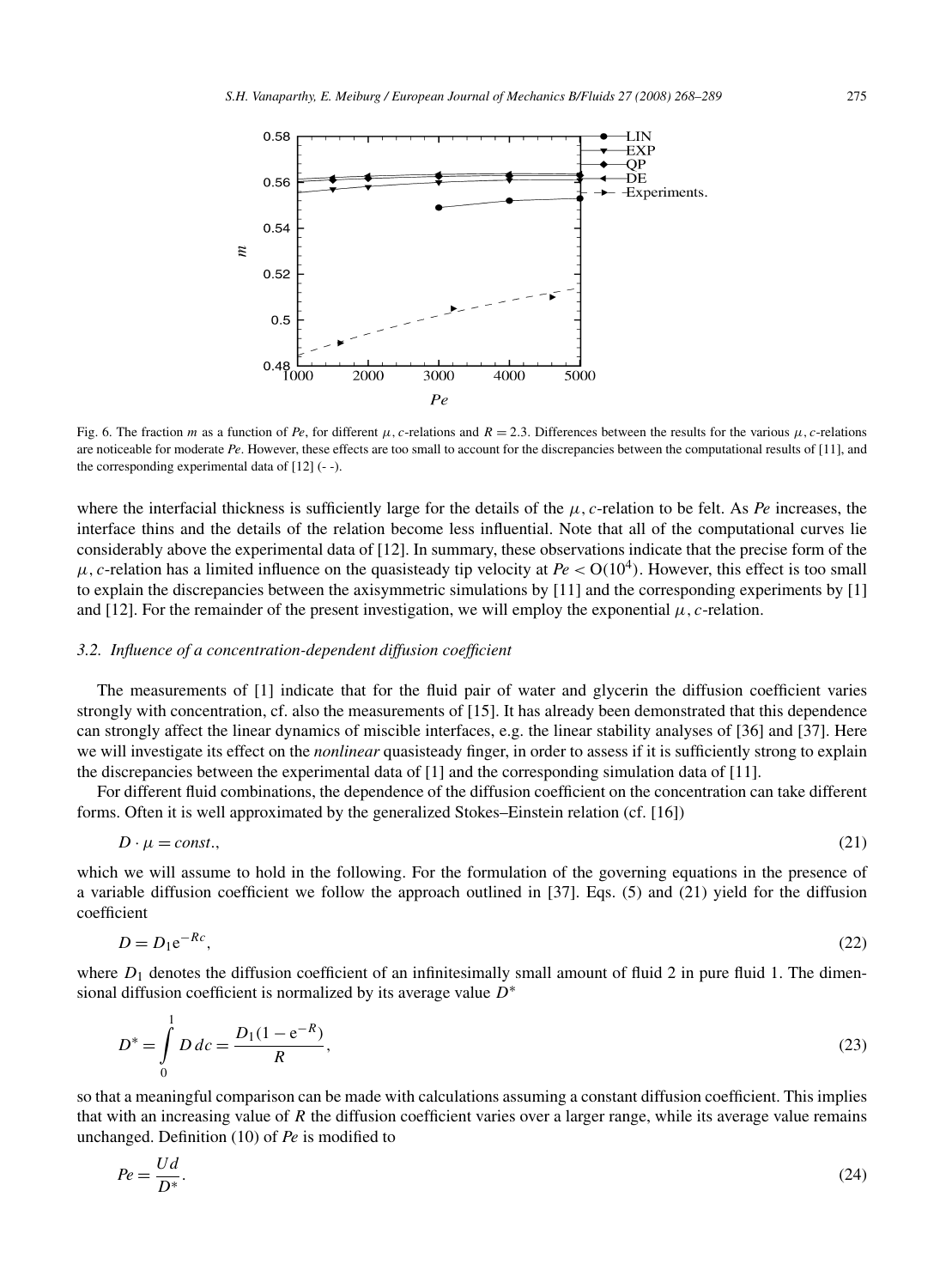

Fig. 7. Maximum of the axial perturbation velocity component for  $Ra = 1.35 \times 10^5$ ,  $\delta_0 = 0.2$  and viscosity ratios  $R = 0$  and 1. The growth rates from nonlinear axisymmetric simulations (—) are in good agreement with the corresponding linear stability results (- -) of [37].



Fig. 8. Concentration contours  $c = 0.1, 0.5$  and 0.9 at  $t = 2.5$  for quasisteady fingers with  $R = 2.3$  and  $Pe = 2000$ : variable (-) and constant diffusion (- -) coefficients.

When treating the convection–diffusion equation (9) numerically in the presence of a variable diffusion coefficient, we adopt the same approach as for the variable viscosity momentum equation, since it allows for an implicit treatment of the diffusion operator even though *D* changes spatially and temporally. This computational approach is validated by a comparison of nonlinear simulation data with linear stability results for density-driven instabilities in vertical capillary tubes, cf. [37]. For  $Ra = 1.35 \times 10^5$ , an initial interface thickness  $\delta_0 = 0.2$  and an initial perturbation of <sup>O</sup>*(*10−5*)*, Fig. 7 shows the maximum axial perturbation velocity component as a function of time for *<sup>R</sup>* <sup>=</sup> 0 and 1. For both viscosity ratios, good agreement is observed.

For  $Pe = 2000$  and  $R = 2.3$ , Fig. 8 compares the concentration contours of quasisteady fingers for constant and variable *D* simulations. For ease of comparison, the variable *D* results have been shifted in the streamwise direction, so that the  $c = 0.5$  contours cross the centerline at identical locations. For the variable diffusion calculations, *D* varies by a factor of  $e^{2.3} \sim O(10)$  across the finger front. Due to the stronger diffusion on the inside of the finger, the  $c = 0.1$ contour lags behind its counterpart for constant *D*, while the  $c = 0.9$  also lags behind its constant *D* counterpart, but now due to the locally reduced diffusion on the outside of the finger. However, the overall finger shape is quite similar for both cases.

Fig. 9(a) indicates that the tip moves more slowly for a variable *D*, as compared to the constant *D* case. This effect increases with *R* as a result of the larger variation of *D* across the finger front. In Fig. 9(b) the fraction *m* is plotted as a function of *Pe* for constant and variable *D*, respectively, at  $R = 2.3$ . For  $Pe > 2000$  the interface is thin enough for the influence of variations in *D* to become negligible. Below  $Pe = 2000$ , however, a concentration dependent diffusion coefficient is seen to lower the tip velocity. Here the interface is sufficiently thick for the details of the diffusion profile to be felt. The trend of a lower tip velocity shifts the computational data of [11] towards the experimental data of [12], although the magnitude of the effect is too small to account for the discrepancy by itself.

In summary, the axisymmetric simulation results indicate that a less steep  $\mu$ , c-relation and/or a concentration dependent diffusion coefficient can lower the tip velocity, and hence *m*, somewhat. However, these effects are relatively small, so that we now turn towards three-dimensional dynamics as the possible reason for the discrepancies between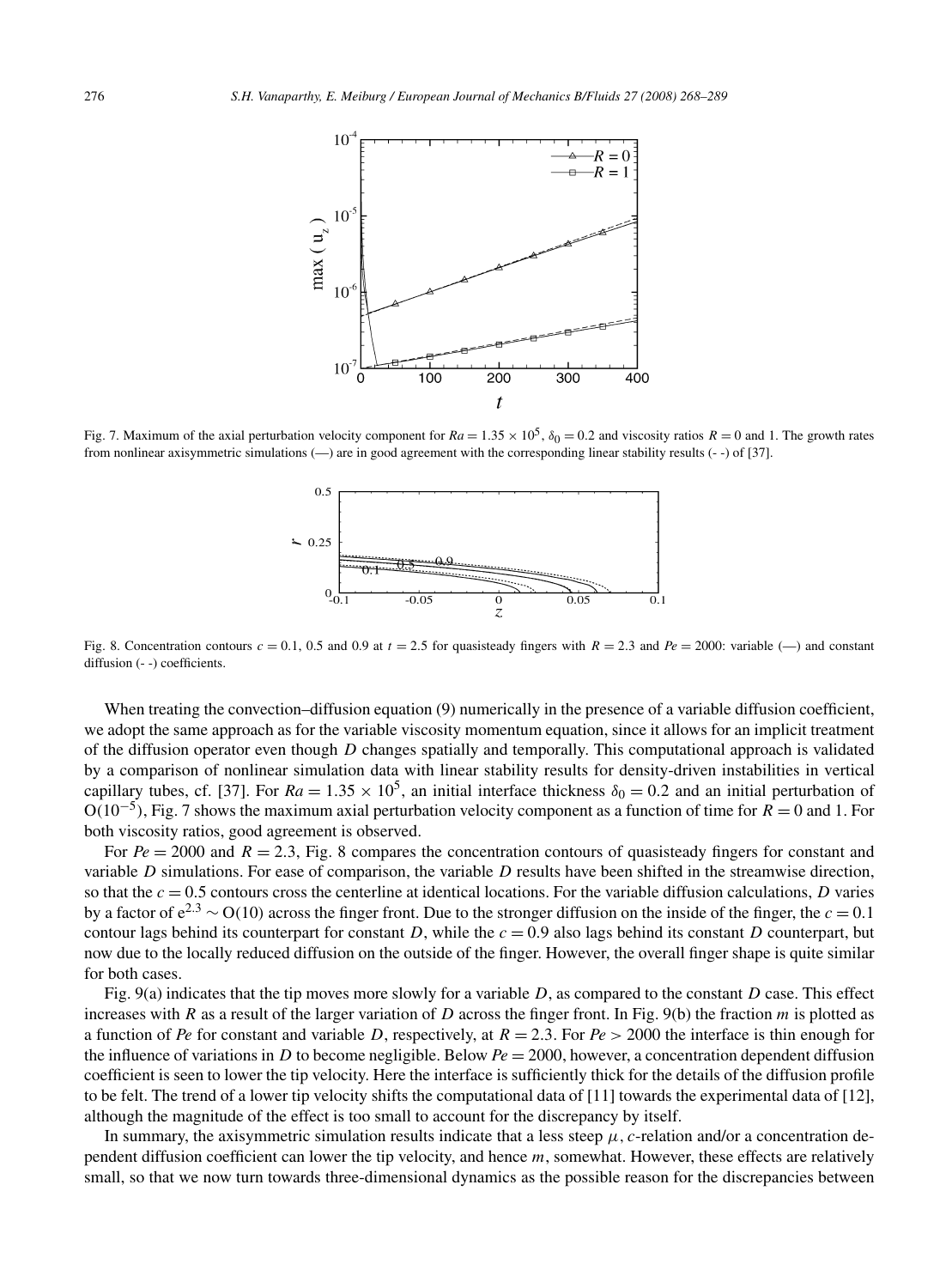

Fig. 9. The fraction *m* as a function of (a)*R* at  $Pe = 2000$ , (b)  $Pe$  with  $R = 2.3$  for variable and constant diffusion coefficients, respectively. In (a) the variable diffusion coefficient is seen to lower the tip velocity. This effect is more pronounced for larger *R*. In (b) the experimental values of [12] are shown by dashed lines. A variable diffusion coefficient lowers the tip velocity somewhat at moderate *Pe*, although the effect is too small to fully explain the discrepancy between experimental and computational data.



Fig. 10. Qualitative shape of a three-dimensional finger (side view) observed in the experiments of [1] (the sketch is reproduced from their work).

the earlier experimental and computational data. For the remainder of this investigation, we will assume the diffusion coefficient to be constant.

# **4. Three-dimensional simulations**

The experiments of [1] demonstrate that as the finger of the less viscous water–glycerin mixture channels through the more viscous pure glycerin, it rises within the narrow confines of the horizontal tube and develops a threedimensional shape, cf. Fig. 10. Due to the small cross-section of the capillary tube, the authors do not obtain quantitative information about the finger shape. For tubes of larger diameters, [1] report that a longitudinal splitting phenomenon can develop which cuts the finger into two parts. Unfortunately, not even an approximate parameter combination for the appearance of this instability is provided.

Fig. 11 displays side views of the evolving computational finger shape for  $Pe = 2000$ ,  $R = 2.3$  and  $F = 10$ . The  $c = 0.1, 0.5$  and 0.9 contours indicate that the tip of the finger remains close to the axis as it propagates along the tube. Its trailing sections rise as a result of gravitational forces, so that most of the finger is situated in the upper half of the capillary tube. The qualitative shape of the finger agrees well with the experimental observations, cf. Fig. 10. For these three-dimensional finger shapes, we can define the tip velocity *V*tip as the velocity of the most advanced point of the  $c = 0.5$  contour.

The accompanying streamline pattern in a reference frame moving with the tip velocity is displayed in Fig. 12(a) (side view) and (b) (top view). The stagnation point at the finger tip is raised slightly above the axis, while the top view remains similar to the axisymmetric case for  $F = 0$ , cf. Fig. 13. These streamline patterns indicate that at the tip most of the more viscous fluid moves underneath the finger. Those portions of the viscous fluid that initially enter the gap between the top of the finger and the upper wall are subsequently squeezed out of this gap by the rising finger sections far behind the tip. In this way, the more viscous fluid acquires an azimuthal velocity component that transports it downward around the outside of the finger, while the fluid within the finger rises. This picture is confirmed by the cross-sectional streamline patterns at different axial locations in Fig. 14.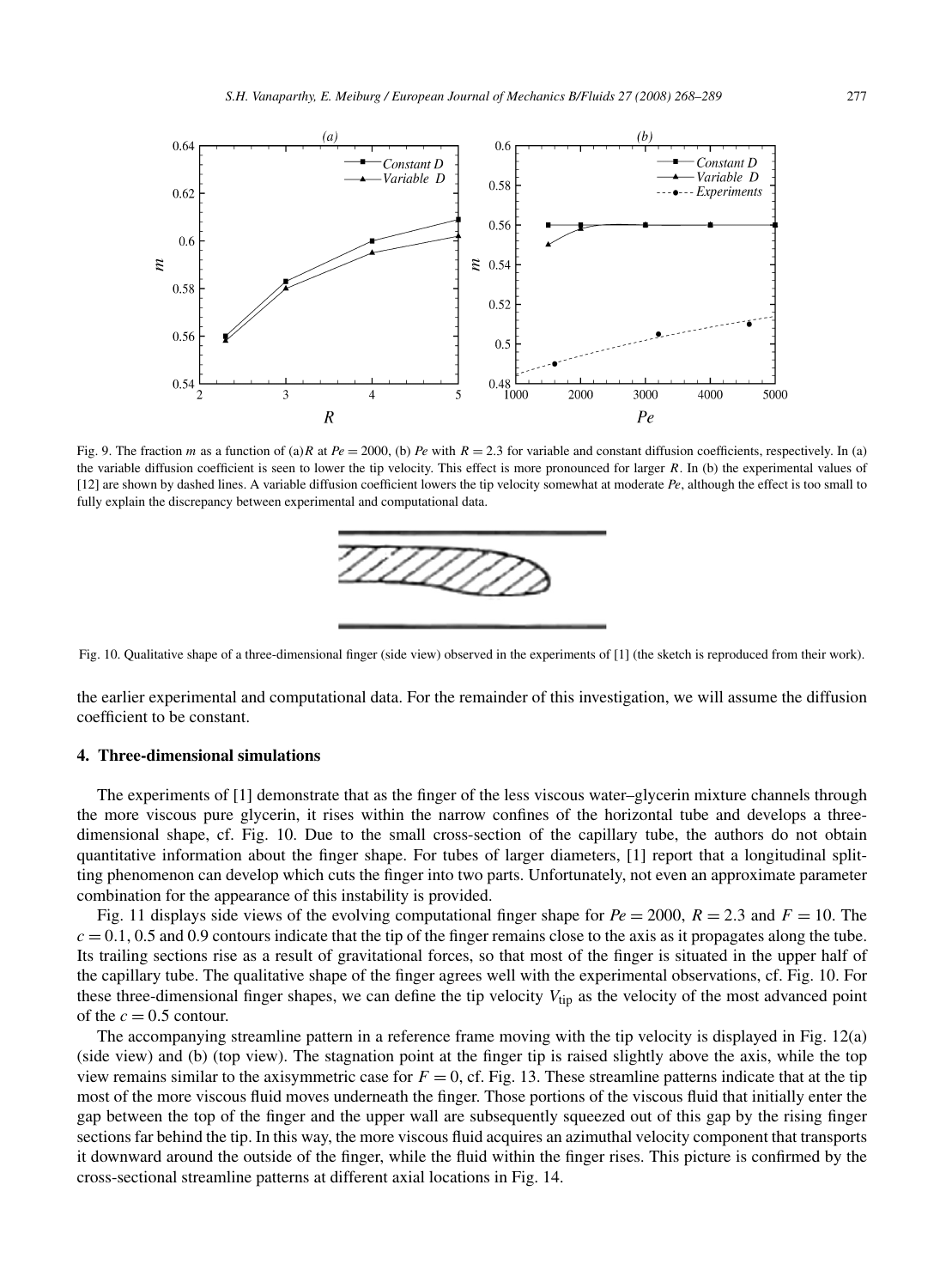

Fig. 11. Concentration contours (side view) at  $t = 1.5$ , 3 and 4.5, for  $R = 2.3$ ,  $Pe = 2000$  and  $F = 10$ . Due to gravitational forces, the trailing sections of the finger rise, so that it is positioned mostly in the upper part of the capillary tube.



(b) top view

Fig. 12. Streamlines of the in-plane velocity components at  $t = 4$  for  $R = 2.3$ ,  $Pe = 2000$  and  $F = 10$ . The grey shading indicates the concentration level of the less viscous fluid. The side view shows that the stagnation point at the tip is raised above the axis.



Fig. 13. Axisymmetric streamline pattern at  $t = 4$  for  $R = 2.3$ ,  $Pe = 2000$  and  $F = 0$ .



Fig. 14. Cross-sectional streamline patterns at various axial locations (cf. Fig. 12) at  $t = 4$  for  $R = 2.3$ ,  $Pe = 2000$  and  $F = 10$ .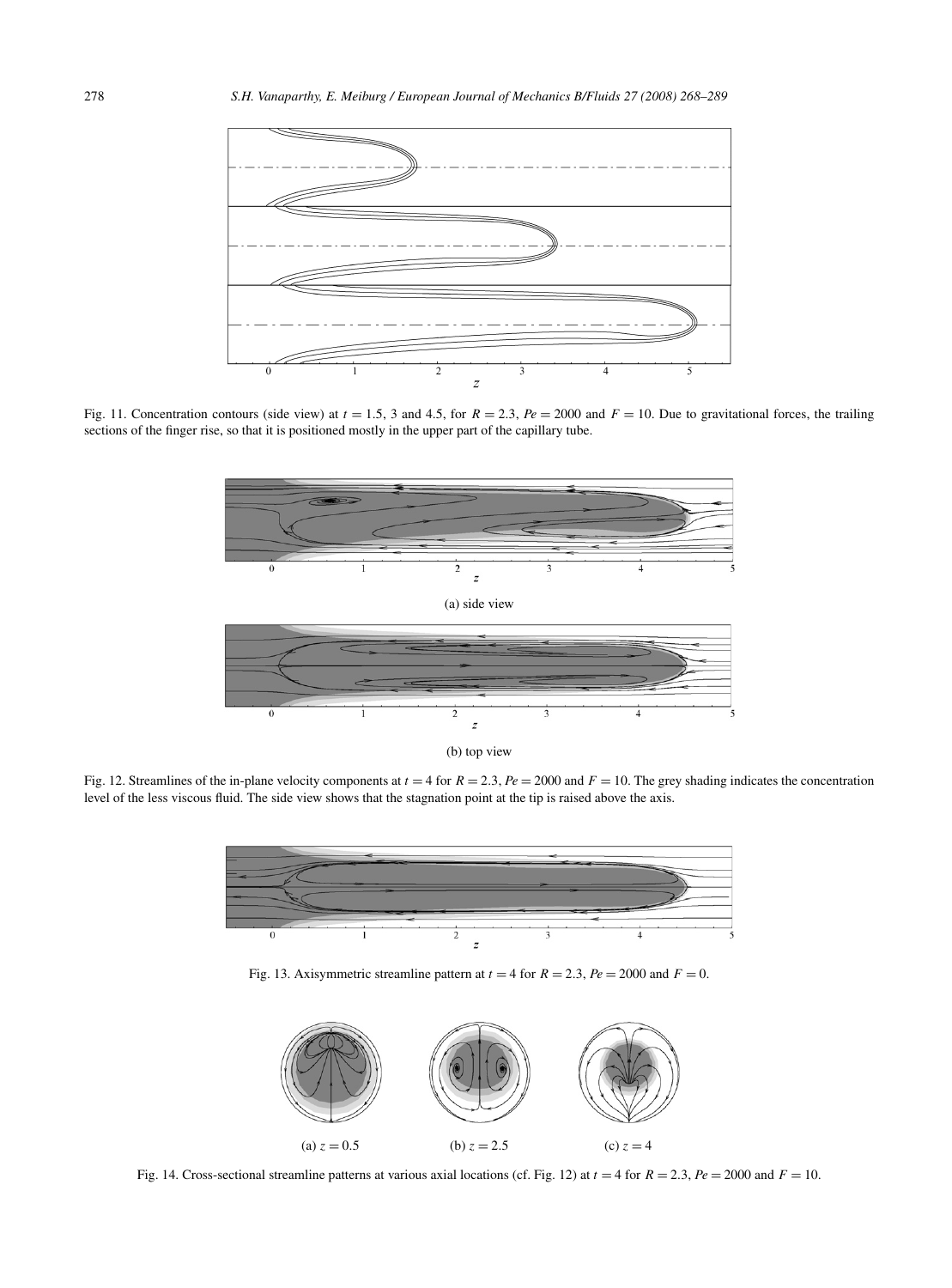

Fig. 15. Tip velocity  $V_{\text{tip}}$  as a function of time for  $R = 2.3$ ,  $Pe = 2000$  and  $F = 10$  and 50, respectively. While for  $F = 10$  a quasisteady state is reached, this is not the case for  $F = 50$ .



Fig. 16. Concentration contours  $c = 0.1, 0.5$  and 0.9 in the tip region (side view) for  $R = 2.3$ ,  $Pe = 2000$  and  $F = 10$  and 50, respectively, at various times.

Fig. 15 indicates that for small *F* the finger of the less viscous fluid reaches a quasisteady state according to (17). On the other hand, for large values of the gravity parameter *F* a quasisteady state is not achieved. This is confirmed by Fig. 16, which shows concentration contours as a function of time for  $R = 2.3$ ,  $Pe = 2000$  and  $F = 10$  and 50, respectively. For  $F = 10$  the contours near the tip show very little change in the time interval  $3 < t < 8$ , although some distance behind the tip the streamline pattern does vary with time, cf. also the cross-sectional contours in Fig. 17. This indicates that even those flows that do exhibit a quasisteady tip velocity according to criterion (17), are not truly independent of time. For  $F = 50$  the concentration contours at the tip change continuously with time from the very beginning, so that a quasisteady state does not develop. The cross-sectional concentration contours in Fig. 17 indicate the development of a 'dimple' on the lower side of the finger, about one diameter behind the tip. This dimple can also be seen clearly in the perspective view of Fig. 18. We speculate that this dimple may possibly be a precursor to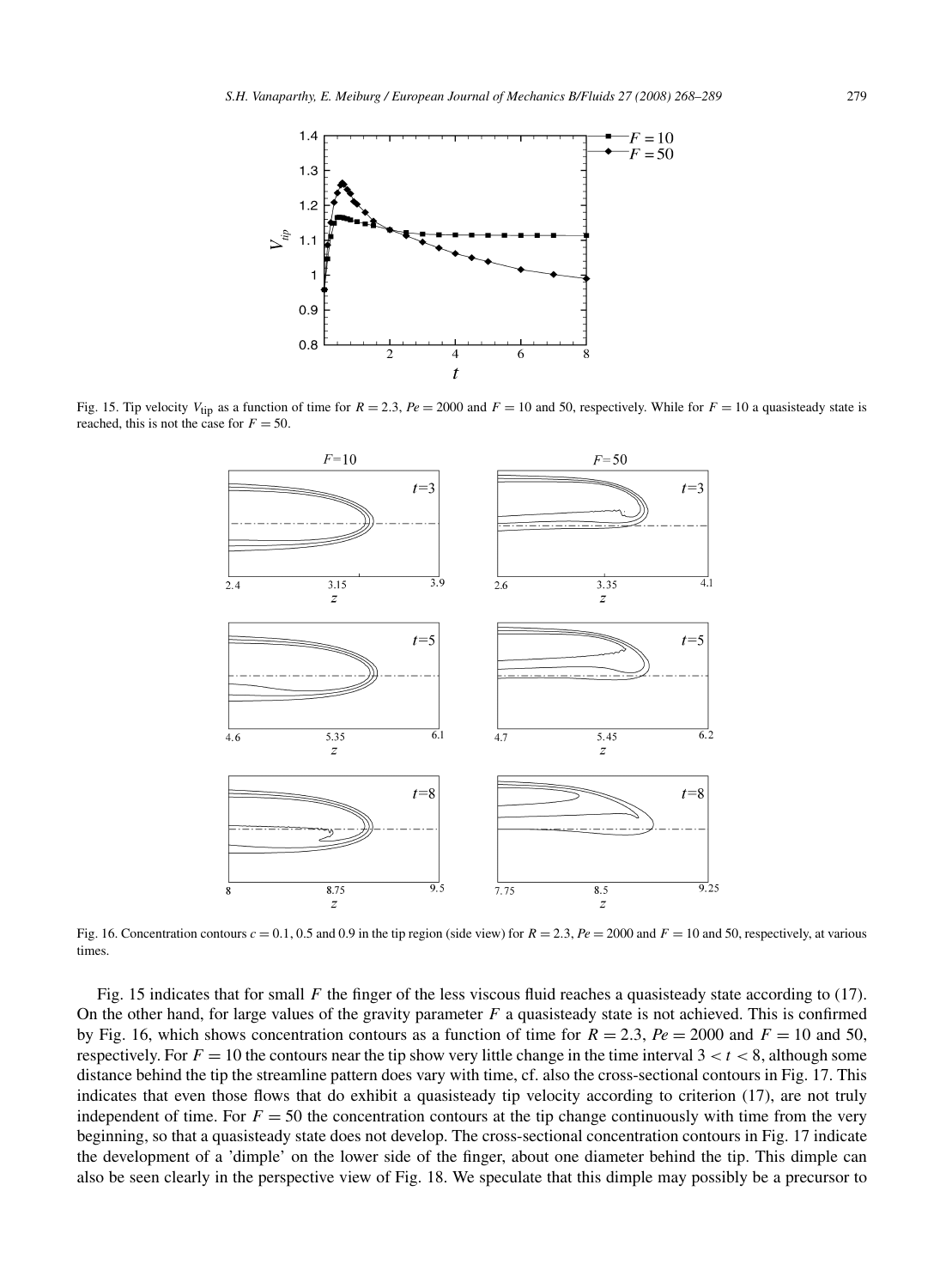

Fig. 17. Concentration contours  $c = 0.1$ , 0.5 and 0.9 in the cross-section one diameter behind the tip for  $F = 10$  (a), (b) and  $F = 50$  (c), (d), respectively, at  $R = 2.3$  and  $Pe = 2000$ . The formation of a dimple is visible on the lower side of the finger for  $F = 50$ .



Fig. 18. Perspective view of the  $c = 0.2$  concentration contour for  $R = 2.3$ ,  $Pe = 2000$  and  $F = 30$  at time  $t = 4$ . The dimple is visible on the lower side of the finger, shortly behind the tip.



Fig. 19. The fraction *m* as a function of *F* for  $Pe = 2000$  and various *R*. The influence of gravity decreases with increasing *R*.

a longitudinal splitting event originating at the finger tip, although computational limitations did not allow us to carry the simulations to sufficiently long times to explore this hypothesis.

## *4.1. Influence of R and Pe*

Fig. 19 shows the fraction *m* as a function of *R* for  $Pe = 2000$  and various *F*. With increasing *R*, viscous forces become dominant, so that the relative importance of gravitational forces decreases. At large *R*, we find that there is a clear difference between  $F = 0$  and  $F \neq 0$ , although the precise magnitude of *F* does not have a significant effect on *m*. This reflects the fact that even small gravitational forces are able to prevent the flow from being axisymmetric, and to cause the trailing finger sections to rise to the top wall. The exact value of  $F$ , on the other hand, is not very influential in determining the detailed features of the quasisteady flow. In general, for a fixed *R* the tip velocity decreases with increasing *F*. In order to explain this observation, we define  $d_w$  as the distance of the  $c = 0.5$  contour from the upper wall, one diameter behind the tip in the symmetry plane. Fig. 20 shows  $d_w$  as a function of *F* for  $Pe = 2000$  and  $R = 2.3$ . For increasing F the finger is seen to move closer to the wall, which reduces its tip velocity.

Fig. 21 shows the fraction *m* as function of *Pe*, for  $R = 2.3$  and various values of *F*. For all *Pe*, *m* is seen to decrease with increasing *F*. Moreover, gravitational effects lower *m* more significantly at low *Pe*, which is consistent with the experimental observations of [1] and [12]. For a fixed combination of *Pe* and *R*, a steep concentration profile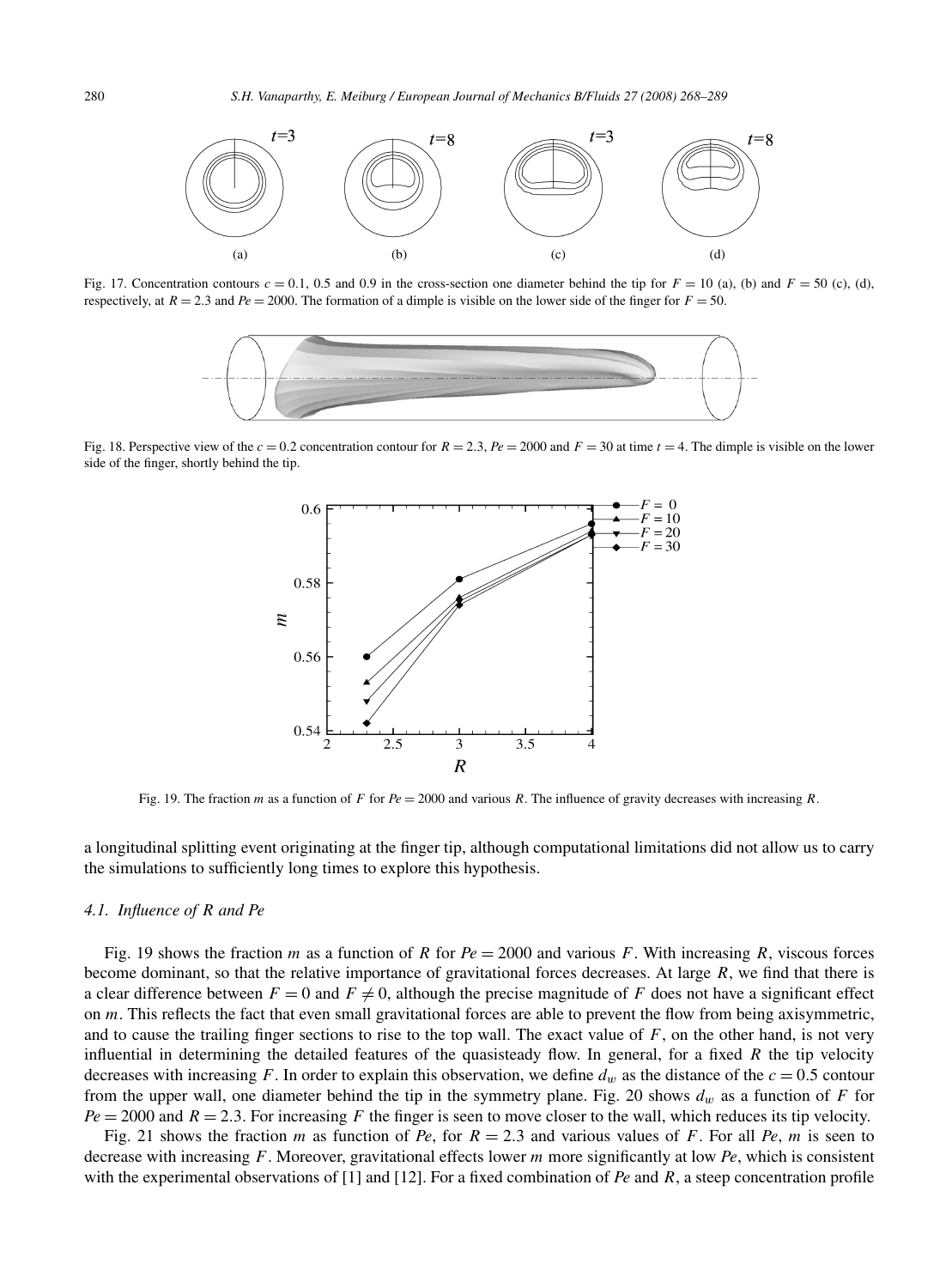

Fig. 20. The distance  $d_w$  between the upper wall and the  $c = 0.5$  contour one diameter behind the finger tip at  $t = 4$ , for  $Pe = 2000$ ,  $R = 2.3$  and various values of *F*. With increasing *F*, the finger moves closer to the upper wall, which reduces its propagation velocity.



Fig. 21. The fraction *m* as a function of *Pe* for  $R = 2.3$  and various *F*. Gravitational effects uniformly reduce the tip velocity. This effect is more pronounced at lower *Pe*. Open symbols correspond to cases when a quasisteady state according to Eq. (17) is not achieved.



Fig. 22. The fraction *m* as function of *Pe* for *R* = 2*.*3. In each three-dimensional simulation, the *F* value was chosen to match the experiments of [12] (- -). Note that the open symbols correspond to cases where a quasisteady state is not fully reached in the simulations. The three-dimensional simulation results capture the experimentally observed trend, although the magnitude of the effect is less pronounced in the simulations. At the lowest values of *Pe*, three-dimensional effects are seen to account for about half the discrepancy between the experimental data and the earlier, axisymmetric simulations of [11].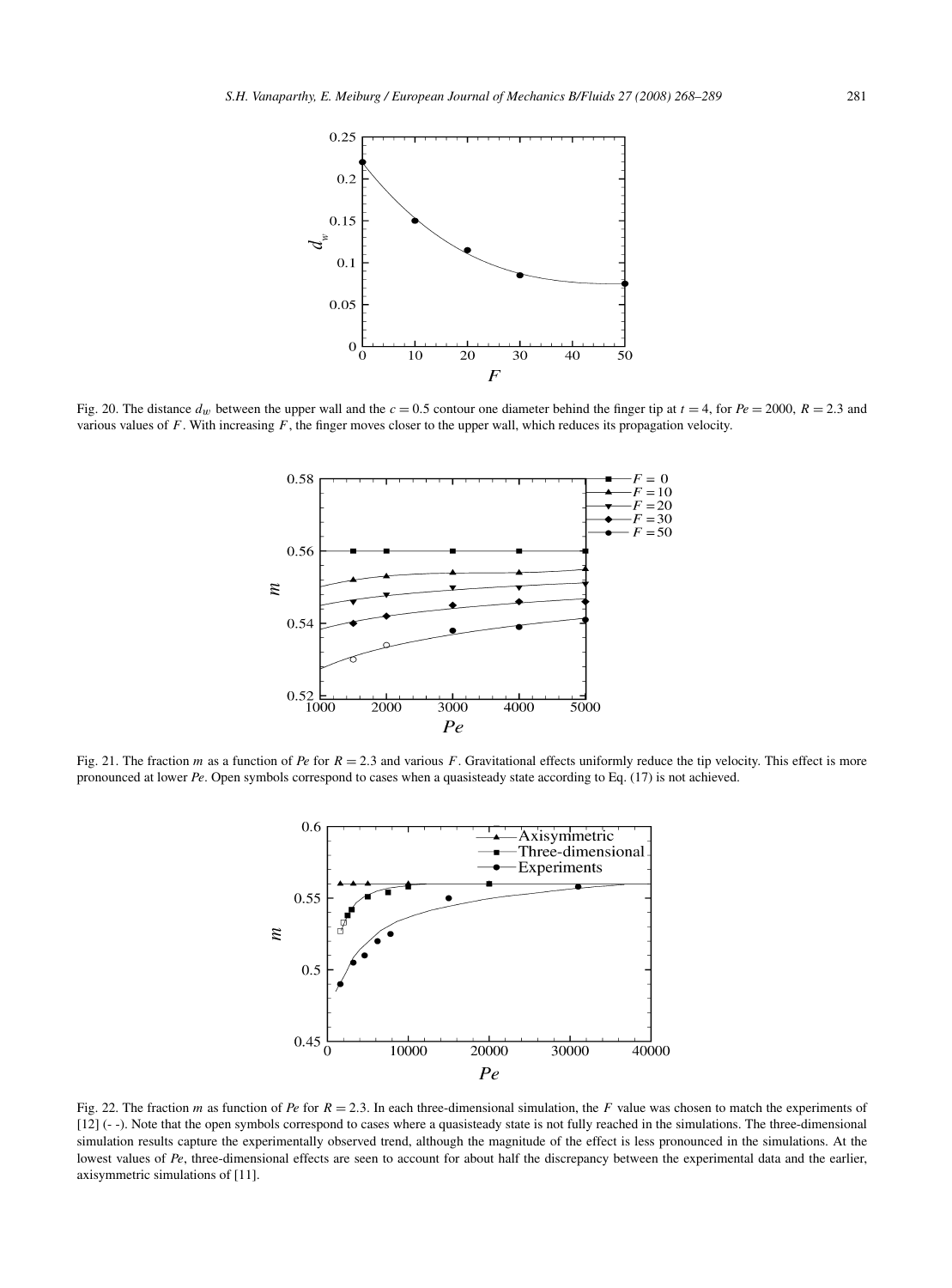| ۰. | ł<br>×<br>٧ |  |
|----|-------------|--|
|    |             |  |

Table 1

The gravity parameter *F* as a function of *Pe* at  $R = 2.3$ , for the  $d = 2mm$  capillary tube employed in the experiments of [12]





Fig. 23. For some parameter combinations, [1] observe a longitudinal splitting of the finger. They speculate that a gravitational instability, triggered by the heavier fluid above the finger, may be responsible, as indicated in this sketch from their work.

cannot be maintained beyond a certain value of *F*, so that a quasisteady state is not attained. This threshold value of *F* increases with *Pe*.

# *4.2. Comparison with experiments*

For  $R = 2.3$ , Fig. 22 compares the three-dimensional simulation results for *m* with the experimental data of [12]. The axisymmetric simulation data of [11] are included as well. In the three-dimensional simulations, the value of *F* at each *Pe* was chosen to correspond to the experimental parameters, cf. Table 1. The results indicate that the threedimensional simulations capture the experimentally observed trend of *m* at low *Pe*. However, the slowdown effect is not as pronounced in the simulations, and at the lowest *Pe* accounts for only about half the discrepancy between the experimental data reported by [1] and [12], and the axisymmetric simulations of [11]. We conclude that, while the simulations do not show very close agreement with the experimental data, they demonstrate that three-dimensionality triggered by gravitational forces does provide a slowdown of the correct order of magnitude.

Regarding the remaining discrepancy, we wish to comment also on the experimental data for the quasisteady tip velocity at the lowest *Pe*-values. For  $Pe = 1600$  [12] report a value of  $m \approx 0.49$ . This value indicates that the finger tip moves more slowly than the centerline Poiseuille flow velocity ahead of it. At the same time, [1,11] and [12] show that a value  $m < 0.5$  leads to a diffusive leakage of the less viscous fluid into the more viscous fluid ahead of it, so that a quasisteady state cannot exist. Hence it cannot be ruled out that the lowest experimentally reported tip velocity data do not reflect truly quasisteady states. This might partly explain the discrepancy with the three-dimensional simulation data.

Furthermore, note that the axisymmetric simulations with concentration dependent diffusion coefficient discussed in Section 3.2 indicate that with a variable *D* the tip velocity decreases further at low *Pe*. Hence, we would expect the comparison of experimental and simulation data to improve further if the concentration dependence of *D* were incorporated in the three-dimensional simulations.

## **5. Two-dimensional simulations in the cross-section of the capillary tube**

In some of their experiments, [1] observe a splitting phenomenon that divides the finger longitudinally. They speculate that this may be triggered by a gravitational instability, as sketched in Fig. 23, which is reproduced from their work. The authors provide estimates for the wavelength and time scale of this instability. However, they do not provide any information regarding the parameter combination when the splitting occurs, or concerning its spatiotemporal development.

Within the present investigation, computational constraints limited three-dimensional simulations to the parameter range  $10^3 \leqslant Pe \leqslant 10^4$ ,  $1 \leqslant R \leqslant 4$ ,  $0 \leqslant F \leqslant 50$  and  $0 \leqslant t \leqslant 15$ . The estimate by [1] for the characteristic time scale of the gravitational instability translates into

$$
t = \left(\frac{Pe^{0.5}}{F}\right)^{2/3} \tag{25}
$$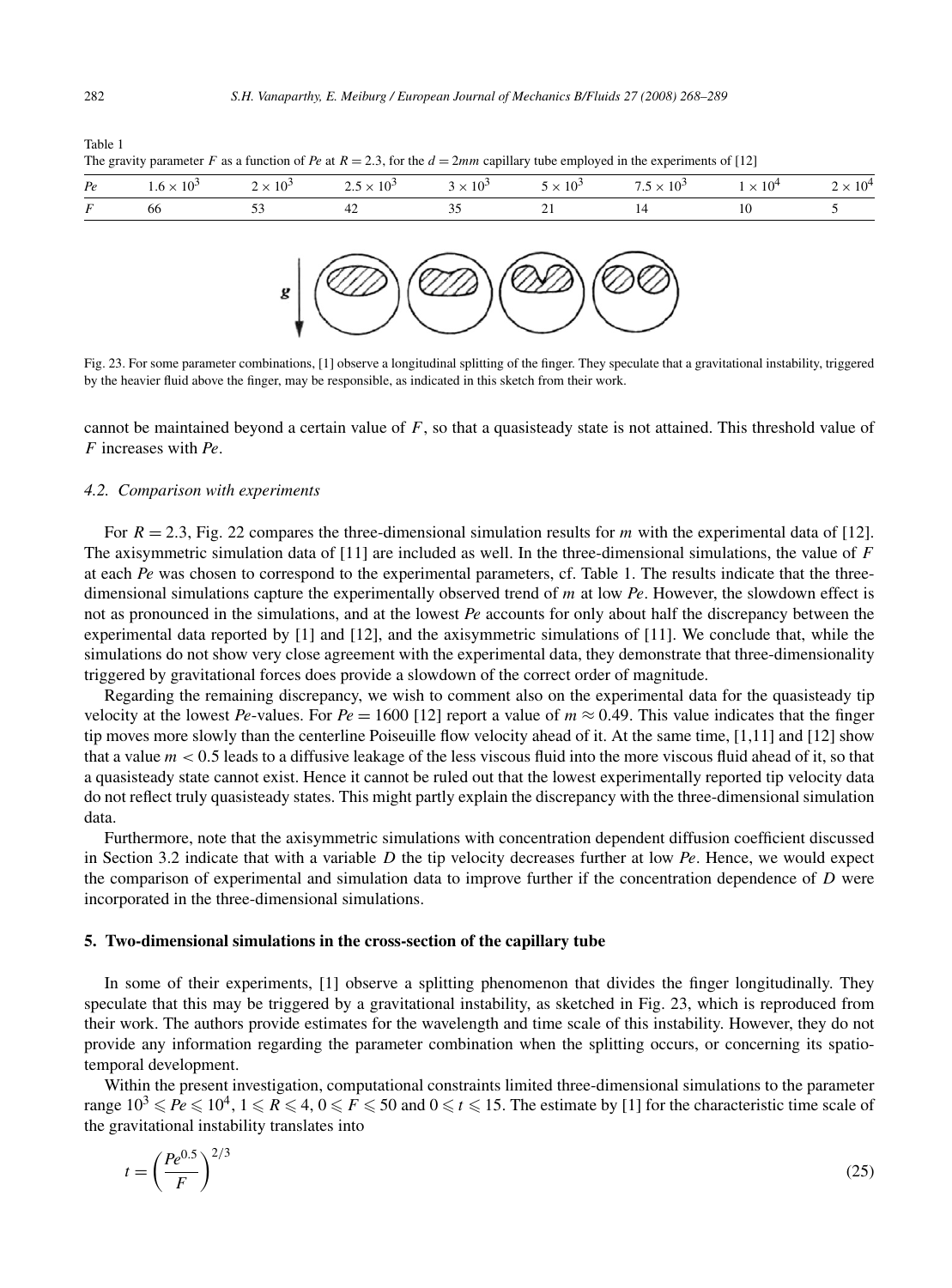

Fig. 24. The computational domain and boundary conditions employed for two-dimensional simulations in cross-sections of the tube.

for the present non-dimensionalization. For the representative values of  $Pe = 4000$  and  $F = 25$ , we obtain the relatively short dimensionless time of  $t = 1.64$ . Even though our simulations generally extended over substantially longer time intervals, we did not observe any splitting events similar to the sketch in 23. Note that in the absence of experimental information regarding the parameter combination where the splitting was observed, we could only do a limited search within the multidimensional parameter space, especially in light of the considerable computational expense of the three-dimensional simulations. In order to shed additional light on the splitting issue, we conducted a series of simulations for two-dimensional cross-sections of the finger. The rationale behind this approach is that, beyond some distance behind the tip, the finger shape changes only slowly along the tube. Consequently, three-dimensional effects should be relatively unimportant for the further evolution of these trailing finger sections. For the cross-sectional simulations, the dimensionless Stokes equations are solved in the  $(r, \theta)$ -plane, cf. Fig. 24. The streamfunction formulation is employed, so that the pressure variable is eliminated and the continuity equation is satisfied identically. The governing equations have the form

$$
\psi_{rrrr} + \psi_{rr\theta\theta} \left(\frac{2}{r^2}\right) + \psi_{\theta\theta\theta\theta} \left(\frac{1}{r^4}\right) + \psi_{rrr} \left(\frac{2}{r} + 2R\frac{\partial c}{\partial r}\right) \n+ \psi_{\theta\theta\theta} \left(\frac{2R}{r^4}\frac{\partial c}{\partial \theta}\right) + \psi_{r\theta\theta} \left(\frac{2R}{r^2}\frac{\partial c}{\partial r} - \frac{2}{r^3}\right) + \psi_{rr\theta} \left(\frac{2R}{r^2}\frac{\partial c}{\partial \theta}\right) \n+ \psi_{rr} \left(\frac{R}{r}\frac{\partial c}{\partial r} - \frac{1}{r^2} + R^2\frac{\partial^2 c}{\partial^2 r} - \frac{R^2}{r^2}\frac{\partial^2 c}{\partial^2 \theta}\right) + \psi_{r\theta} \left(\frac{4R^2}{r^2}\frac{\partial^2 c}{\partial \theta\partial r} - \frac{2R}{r^3}\frac{\partial c}{\partial t}\right) \n+ \psi_{\theta\theta} \left(\frac{4}{r^4} - \frac{3R}{r^3}\frac{\partial c}{\partial r} - \frac{R^2}{r^2}\frac{\partial^2 c}{\partial^2 r} + \frac{R^2}{r^4}\frac{\partial^2 c}{\partial^2 \theta}\right) + \psi_{\theta} \left(\frac{R}{r^4}\frac{\partial c}{\partial \theta} - \frac{4R^2}{r^2}\frac{\partial^2 c}{\partial \theta\partial r}\right) \n+ \psi_r \left(\frac{1}{r^3} - \frac{R}{r^2}\frac{\partial c}{\partial r} - \frac{R^2}{r}\frac{\partial^2 c}{\partial^2 r} + \frac{R^2}{r^3}\frac{\partial^2 c}{\partial \theta\partial \theta}\right) = G(r, \theta),
$$
\n
$$
\frac{\partial c}{\partial t} + \mathbf{u} \cdot \nabla c = \frac{1}{Ra}\nabla^2 c,
$$
\n(26)

where the streamfunction  $\psi$  is defined, in the usual way, as

$$
v_r = \frac{1}{r} \frac{\partial \psi}{\partial \theta}, \qquad v_\theta = -\frac{\partial \psi}{\partial r},
$$

the forcing function *G* is

$$
G(r,\theta) = -\frac{F}{r\mu} \left( r \sin(\theta) \frac{\partial c}{\partial r} + \cos(\theta) \frac{\partial c}{\partial \theta} \right),\,
$$

and the Rayleigh number *Ra* is defined as

$$
Ra = \frac{gd^3 \Delta \rho}{D\mu_2}.\tag{27}
$$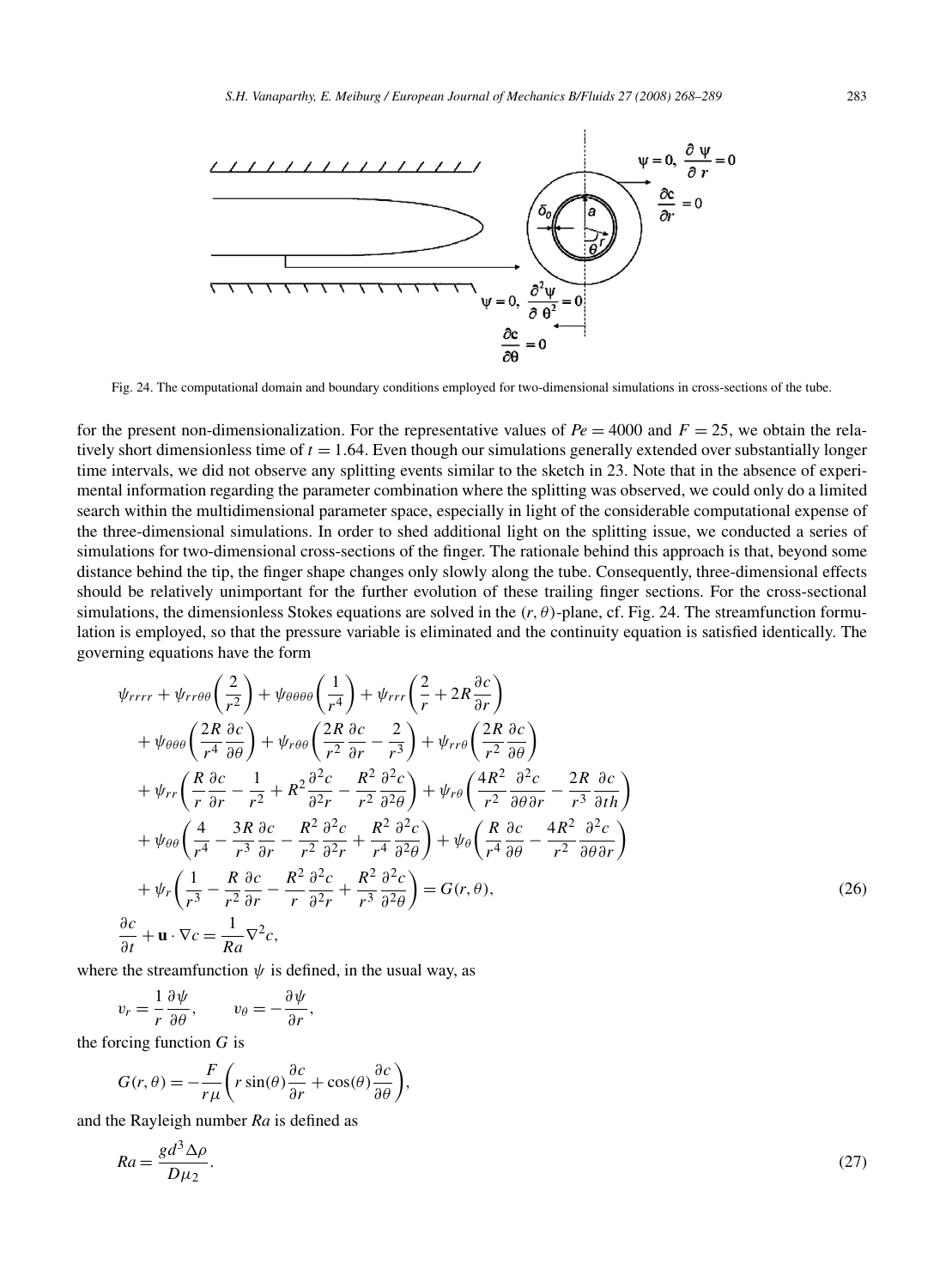## *5.1. Numerical implementation*

Fig. 24 shows the two-dimensional computational domain along with the imposed boundary conditions. Only the half  $\theta \in [0, \pi]$  of the cross-section is employed in the simulations, due to the inherent symmetry of the problem. Symmetry conditions are implemented for the streamfunction and concentration at  $\theta = 0$  and  $\theta = \pi$ . To avoid the singularity at  $r = 0$  in the concentration equation, we employ a staggered grid so that only streamfunction values are required on the axis. For solving the streamfunction equation (26) along with the species conservation equation, we adapt the computational approach outlined in [38]. Second order finite differences are employed for the spatial discretization of the streamfunction derivatives. The discretized fourth order streamfunction equation is solved by the sparse direct linear solver implemented in the software package UMFPACK [39]. For the concentration equation, compact finite differences [40] of up to sixth order in the interior of the domain and fourth order at the boundaries are employed. The time integration is fully explicit and utilizes a third order low-storage Runge–Kutta [41] procedure. Initial conditions are prescribed as

$$
\psi(r,\theta,t=0)=0,\tag{28}
$$

and

$$
c(r, \theta, t = 0) = 0.5 + 0.5 \cdot erf\left(\frac{r - a}{\delta_0}\right),\tag{29}
$$

where *δ*<sup>0</sup> indicates the thickness of the interface. The above condition specifies a circular drop with radius *a* placed at  $r = 0$ . The influence of different initial shapes will be investigated below as well.

For validation purposes we compared the simulation results with a different computational procedure that we had developed earlier, based on the vorticity-streamfunction formulation of the momentum equation. This approach, which employs a Fourier scheme in the azimuthal direction and compact finite differences in the radial direction, involves iterations between the vorticity and streamfunction equations at every time step. However, it fails to converge for  $R > 2.5$ , so that it was not employed for the parametric study. Additional validation information is presented in Section 5.2 in the form of comparisons with three-dimensional simulations.

#### *5.2. Comparison between two- and three-dimensional simulations*

In order to compare two-dimensional calculations in a cross-section with three-dimensional simulation results, we remind the reader that

$$
Ra = Pe \times F,\tag{30}
$$

$$
t_{2D} = t_{3D} \times F,\tag{31}
$$

where  $t_{2D}$  and  $t_{3D}$  represent the dimensionless times in two- and three-dimensional simulations, respectively. As a first step, we need to clarify under which circumstances three-dimensional flow effects in the trailing finger sections are small, so that two-dimensional simulations of cross-sectional flows can provide meaningful information. Towards this end, it is helpful to inspect streamwise profiles of the mean concentration averaged over the cross-section

$$
c_m(z) = \frac{4}{\pi} \int_{0}^{2\pi} \int_{0}^{0} c(r, \theta, z) r \, dr \, d\theta. \tag{32}
$$

Fig. 25 shows the temporal evolution of  $c_m(z)$  for  $Pe = 4 \times 10^3$ ,  $F = 25$ , and  $R = 2.3$  and 4, respectively. For  $R = 2.3$ , the value of *cm* is seen to change with time at each *z*-location. This indicates that the effective finger diameter at each location grows with time, which can only happen as a result of three-dimensional flow effects. On the other hand, for  $R = 4$ ,  $c_m$  remains approximately constant in time for *z*-locations sufficiently far behind the tip, which reflects a predominantly two-dimensional flow field. Under these circumstances, we can expect to obtain meaningful information from two-dimensional simulations of the cross-sectional flow.

For the case of Figs. 25(b), 26(a) depicts concentration contours in the  $z = 2.5$  cross-section at three different times. We then carried out a two-dimensional simulation in the  $z = 2.5$  cross-section, with the contours of the first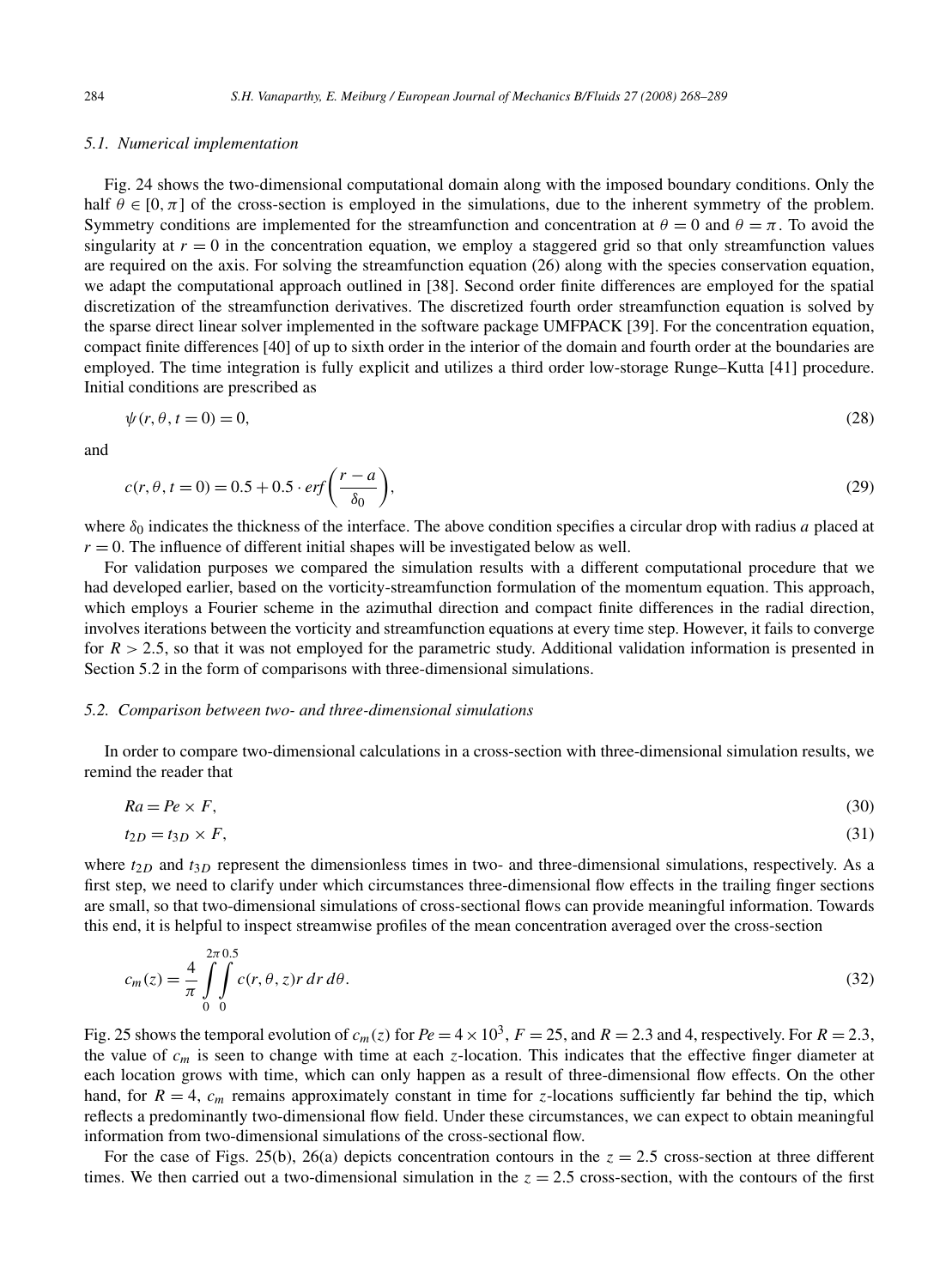

Fig. 25. Cross-sectionally averaged mean concentration  $c_m$  as function of the axial location for different times:  $Pe = 4 \times 10^3$ ,  $F = 25$  and  $R = 2.3$ (a) and  $R = 4$  (b). For  $R = 4$  the values of  $c_m$  remain constant in time sufficiently far behind the tip, which indicates that the flow is predominantly two-dimensional.



Fig. 26. (a) Three-dimensional simulation results: concentration contours in the  $z = 2.5$  cross-section for  $Pe = 4 \times 10^3$ ,  $R = 4$  and  $F = 25$ . (b) Two-dimensional simulation results at corresponding times for  $Ra = 10^5$  and  $R = 4$ : cross-sectional concentration contours, with the initial condition taken from the three-dimensional calculations at  $z = 2.5$  and  $t_{3D} = 3$ . The good agreement between the two sets of results indicates that for these parameter values the flow in the trailing sections is dominated by two-dimensional effects.

frame of Fig. 26(a) specified as initial condition. The parameters of this cross-sectional simulation are set to  $Ra = 10^5$ and  $R = 4$ , which corresponds to the values of  $Pe = 4 \times 10^3$ ,  $R = 4$  and  $F = 25$  in the three-dimensional simulation. The times of frames two and three of Fig. 26(b) are chosen to correspond to frames two and three of Fig. 26(a). The good agreement between the two simulations confirms the approximately two-dimensional nature of the flow in the trailing sections of the finger, which enables us to obtain information on the long-term evolution of the finger from cross-sectional simulations. Along these lines, Fig. 27 shows the shape of the finger at  $t_{2D} = 100$ , 200 and 300, or correspondingly at  $t_{3D} = 7$ , 11 and 15. The concentration contours indicate that with increasing time the finger reaches the upper wall, as diffusion effects result in the thickening of the interface between the fluids. Note that a gravitational instability does not develop. The above comparison confirms the relevance of two-dimensional simulations in the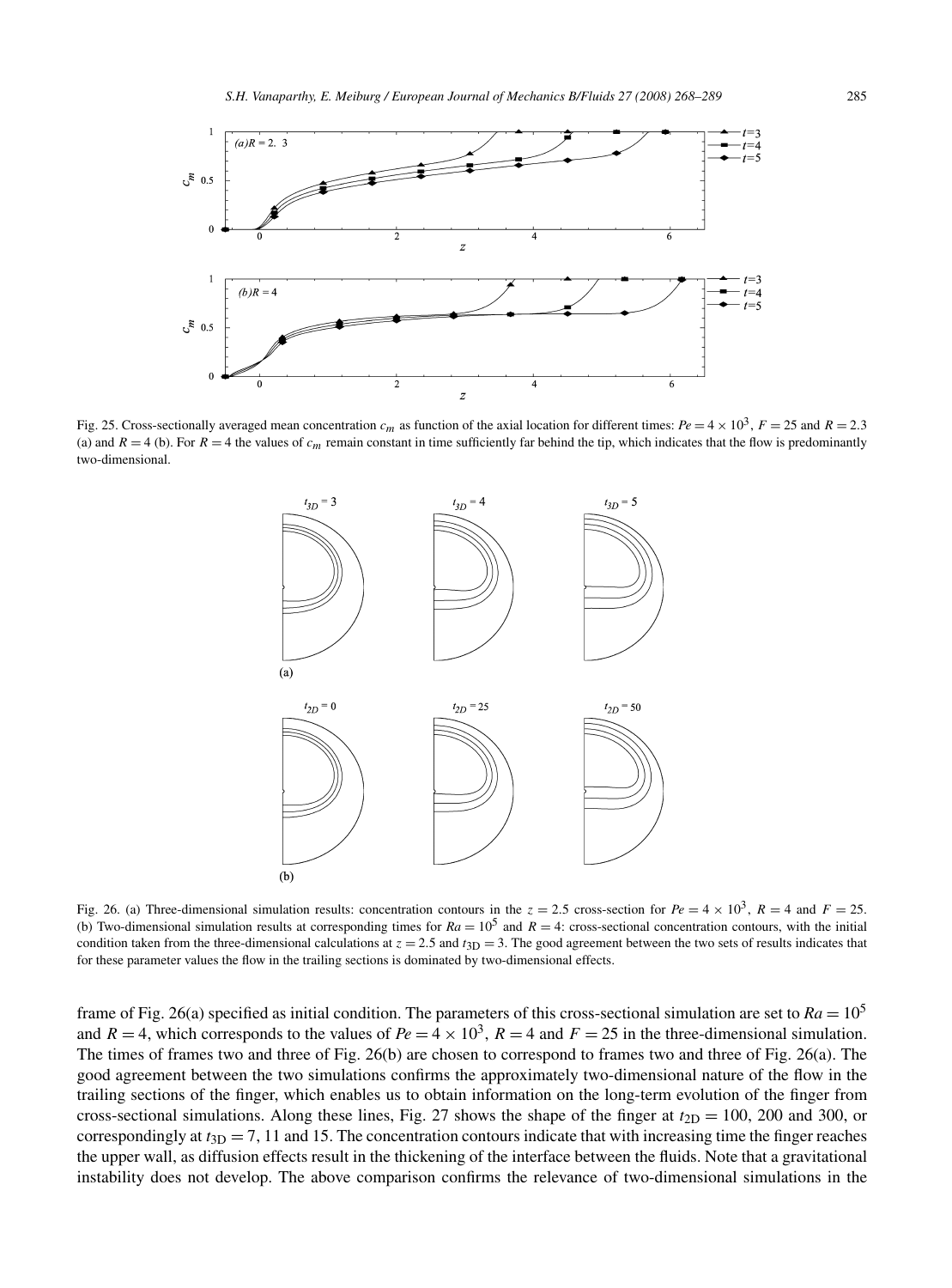

Fig. 27. Long-term evolution of the contours shown in Fig. 26. A gravitational instability does not develop.



Fig. 28. Evolution of an initially circular drop with  $a = 0.3$ ,  $\delta_0 = 0.01$ ,  $R = 2.3$  and  $Ra = 10^5$ . The drop deforms as it approaches the upper wall.



Fig. 29. (a) Streamfunction and (b) vorticity contours of the flow shown in Fig. 28 at  $t = 50$ .

cross-sectional plane, which motivates us to conduct a more general parametric study of this type, in order to explore the possible existence of a gravitational instability that could result in the experimentally observed splitting.

## *5.3. Evolution of initially circular drops*

We now conduct a general parametric study of the two-dimensional evolution of drops in a cross-section of the tube. Note that these cross-sectional simulations involve the additional parameters *a* and  $δ$ . As a representative case, Fig. 28 depicts the temporal evolution of an initially circular drop for  $a = 0.3$ ,  $\delta_0 = 0.01$ ,  $R = 2.3$  and  $Ra = 10^5$ . The concentration contours indicate that the drop deforms from its initial shape as it approaches the upper wall. Its interface is being stretched on top, while it thickens considerably in the rear of the drop. The accompanying streamfunction *ψ* and vorticity  $\omega = -\nabla^2 \psi$  plots are shown in Fig. 29. There is no indication of a gravitational instability resulting in a splitting of the drop.

In order to search for the existence of a gravitational splitting instability, we conducted a parametric study whose results are summarized in Fig. 30. As a diagnostic indicator, the figure shows the distance of the  $c = 0.5$  contour from the upper wall as a function of time, for the reference parameter values of  $a = 0.125$ ,  $\delta_0 = 0.01$ ,  $Ra = 10^8$  and  $R = 2.3$ . None of the simulations exhibited an instability of the kind sketched in Fig. 23. Within the parameter range explored here, *R*, *Ra* and *δ* have only a minor effect on the rise of the drop, which is dominated by the initial radius *a*.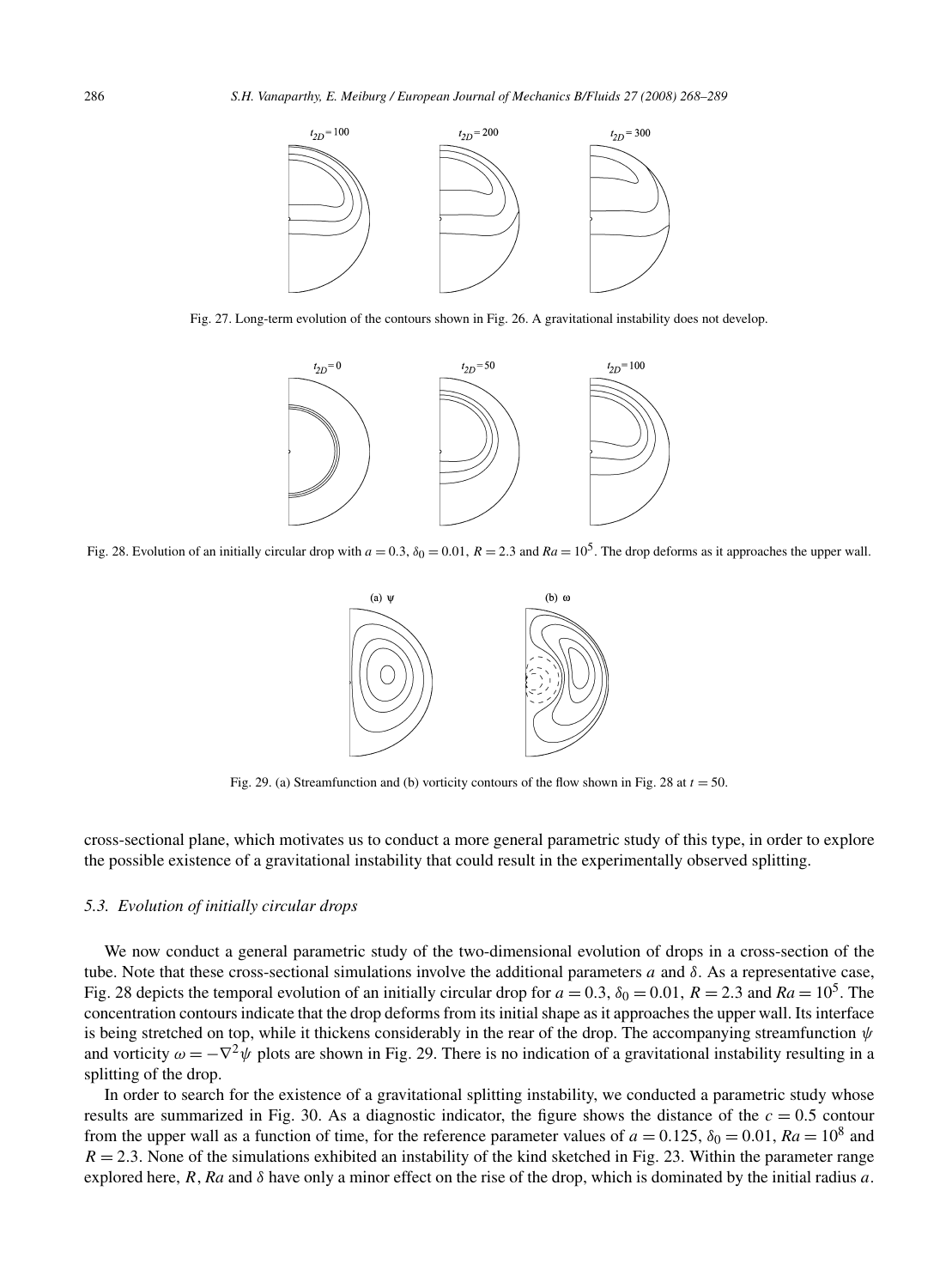

Fig. 30. Distance of the  $c = 0.5$  contour from the upper wall as a function of time. Unless stated otherwise,  $a = 0.125$ ,  $\delta_0 = 0.01$ ,  $Ra = 10^8$  and  $R = 2.3$ . The rise of the drop is dominated by its initial radius *a*, whereas the influence of the other parameters is small.

### **6. Conclusions**

Axisymmetric and three-dimensional Stokes simulations of miscible displacements in horizontal capillary tubes have been conducted, in order to resolve discrepancies between simulations by [11] and corresponding experiments of [1] and [12]. An initial set of axisymmetric simulations addresses the influence of different viscosity–concentration relations on the quasisteady finger tip velocity. The results indicate that steeper relations generally result in a higher tip velocity. However, the effect is too small to provide an explanation for the observed discrepancies. Further axisymmetric simulations show that a concentration-dependent diffusion coefficient results in a slight reduction of the tip velocity at moderate *Pe*, but again the effect is too small to fully account for the observed differences between the constant diffusion coefficient simulations of [11] and the experiments of [1] and [12].

Three-dimensional simulations that account for gravitational forces in displacement flows within horizontal capillary tubes yield a much more significant effect. The qualitative finger shapes are in good agreement with the corresponding experimental observations. Beyond a certain value of the gravity parameter  $F$ , a quasi-steady state generally is not attained. This value of *F* increases with *Pe*. Consistent with the experiments of [1] and [12], at moderate *Pe* the tip slows down as the gravity parameter increases, an effect that becomes more pronounced as *Pe* decreases. The quantitative agreement between three-dimensional simulations and experiments is significantly better than for the earlier, axisymmetric simulations of [11], although some differences remain. In conclusion, the simulations demonstrate that three-dimensionality triggered by gravitational forces does provide a slowdown of the correct order of magnitude. We also note that there appears to be the possibility that the lowest experimentally reported tip velocity data do not reflect truly quasisteady states.

In the absence of information about the experimental parameter combination at which the splitting phenomenon was observed, we have been unable to reproduce this feature in our simulations. In order to check for the existence of gravitational instabilities that might cause such a splitting, we conducted additional two-dimensional simulations in cross-sections of the tube. A comparison of these two-dimensional results with corresponding three-dimensional simulations demonstrates that for a wide range of parameters the evolution of the trailing finger sections is governed by a two-dimensional balance between gravitational and viscous forces. However, a gravitational instability along the lines suggested by [1] was not observed in the cross-sectional simulations. On the other hand, in some of the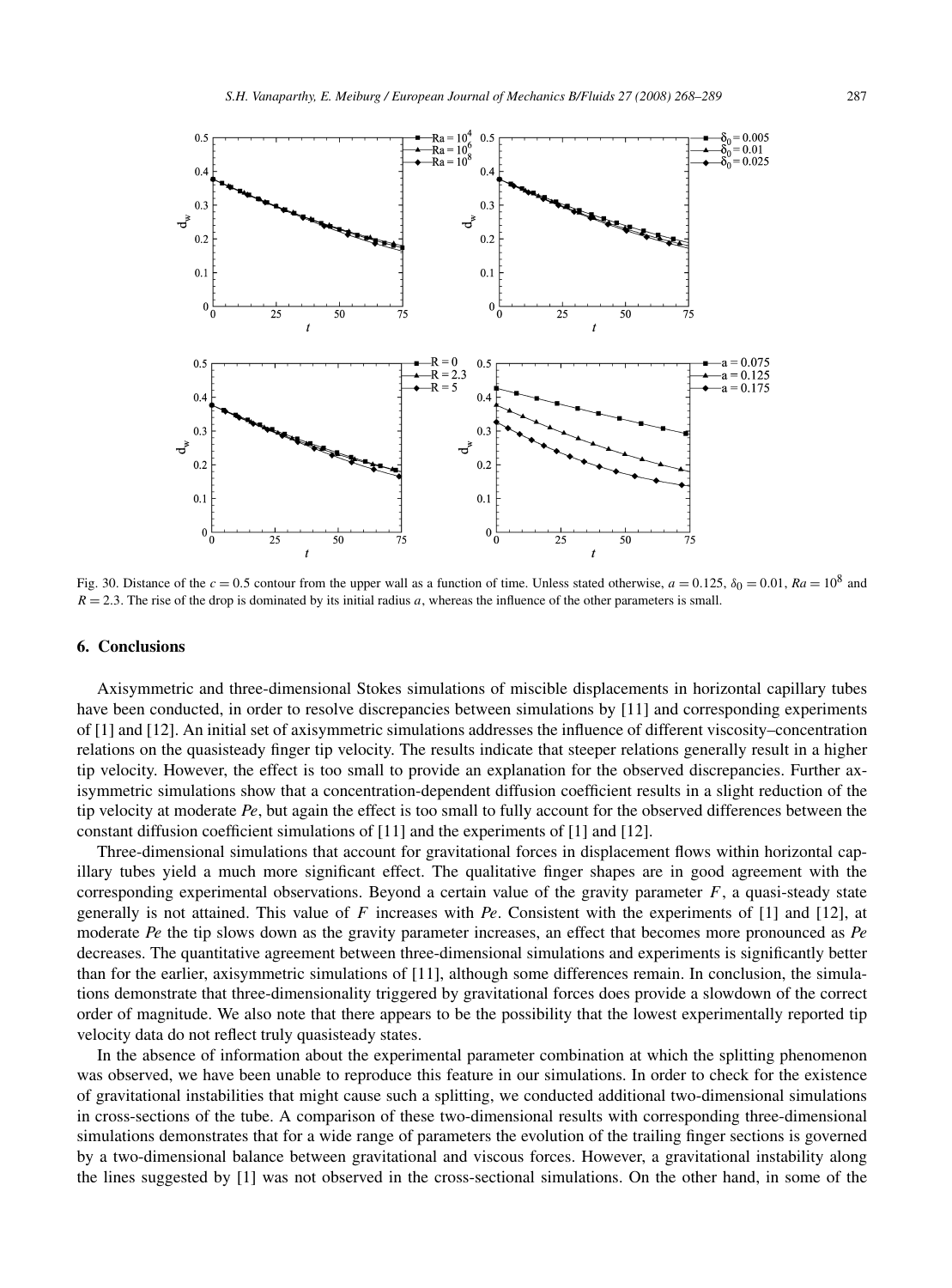three-dimensional simulations the formation of a dimple was observed on the lower side of the finger, a short distance behind the tip. This dimple could possibly be a precursor to a full splitting event that may evolve after longer times. Taken together, the two- and three-dimensional simulations suggest that the splitting phenomenon observed by [1] more likely may be caused by the gravity-induced modification of the flow around the tip of the finger, rather than by a gravitational instability per se. Moreover, the splitting may originate on the underside of the finger, rather than at its upper boundary. However, a full resolution of this issue will require additional experiments and/or three-dimensional simulations.

# **Acknowledgements**

We thank Dr. Dirk Wilhelm and Prof. G.M. Homsy for several helpful discussions. Also, the input of Prof. Tony Maxworthy, Dr. Philippe Petitjeans and Dr. Jun Kuang is gratefully acknowledged, as are the discussions with Dr. Nisheet Goyal on several computational issues. Support for this research was received from the NASA Microgravity and NSF/ITR programs, as well as from the Department of Energy and the UC Energy Institute, and through an NSF equipment grant. All calculations were performed on UCSB's CNSI and IGERT Linux clusters, and on TeraGrid resources provided by the San Diego Supercomputer Center.

# **References**

- [1] P. Petitjeans, T. Maxworthy, Miscible displacements in capillary tubes. Part 1. Experiments, J. Fluid Mech. 326 (1996) 37.
- [2] J. Scoffoni, E. Lajeunesse, G.M. Homsy, Interface instabilities during displacements of two miscible fluids in a vertical pipe, Phys. Fluids 13 (3) (2000) 553.
- [3] R. Balasubramaniam, N. Rashidnia, T. Maxworthy, J. Kuang, Instability of miscible interfaces in a cylindrical tube, Phys. Fluids 17 (10) (2005) 052103.
- [4] G.M. Homsy, Viscous fingering in porous media, Annu. Rev. Fluid Mech. 19 (1987) 271.
- [5] P.G. Saffman, Viscous fingering in Hele–Shaw cells, J. Fluid Mech. 173 (1986) 73.
- [6] G.I. Taylor, Deposition of a viscous fluid on the wall of a tube, J. Fluid Mech. 10 (1960) 161.
- [7] B.G. Cox, On driving a viscous fluid out of a tube, J. Fluid Mech. 14 (1962) 81.
- [8] D.A. Reinelt, P.G. Saffman, The penetration of a finger into a viscous fluid in a channel and tube, SIAM J. Sci. Statist. Comput. 6 (1985) 542.
- [9] E.J. Soares, M.S. Carvalho, P.R. Souza Mendes, Immiscible liquid–liquid displacement in capillary tubes, J. Fluids Engrg. 127 (1) (2005) 24–31.
- [10] E.J. Soares, M.S. Carvalho, P.R. Souza Mendes, Gas-displacement of non-Newtonian liquids in capillary tubes, Inter. J. Heat and Fluid Flow 27 (1) (2006) 95–104.
- [11] C.Y. Chen, E. Meiburg, Miscible displacements in capillary tubes. Part 2. Numerical simulations, J. Fluid Mech. 326 (1996) 57.
- [12] J. Kuang, T. Maxworthy, P. Petitjeans, Miscible displacements between silicone oils in capillary tubes, Eur. J. Mech. B Fluids 22 (2003) 271–277.
- [13] J. Kuang, T. Maxworthy, P. Petitjeans, Velocity fields and streamline patterns of miscible displacements in cylindrical tubes, Exp. Fluids 37 (2004) 301–308.
- [14] J. Kuang, T. Maxworthy, The effects of thermal diffusion on miscible, viscous displacement in a capillary tube, Phys. Fluids 15 (4) (2003) 1340–1343.
- [15] N. Rashidnia, R. Balasubramaniam, Measurement of the mass diffusivity of miscible liquids as a function of concentration using a common path shearing interferometer, Exp. Fluids 36 (2004) 619.
- [16] R.F. Probstein, Physicochemical Hydrodynamics, second ed., John Wiley & Sons, Inc., 1994.
- [17] D. Korteweg, Sur la forme que prennent les équations du mouvement des fluides si l'on tient compte des forces capillaires causées par des variations de densité, Arch. Neel. Sci. Ex. Nat. II (1901) 6.
- [18] H. Hu, D. Joseph, Miscible displacement in a Hele–Shaw cell, Z. Angew. Math. Phys. 43 (1992) 626.
- [19] J.B. Segur, Physics Properties of Glycerol and its Solutions, Reinhold, New York, 1953.
- [20] Z. Yang, Y.C. Yortsos, Asymptotic solutions of miscible displacements in geometries of large aspect ratio, Phys. Fluids 9 (2) (1997) 286.
- [21] O. Manickam, G.M. Homsy, Stability of miscible displacements in porous media with nonmonotonic viscosity profiles, Phys. Fluids 5 (6) (1993) 1356.
- [22] D.D. Joseph, Fluid dynamics of two miscible liquids with diffusion and gradient stresses, Eur. J. Mech. B Fluids 9 (6) (1990) 565–596.
- [23] D.D. Joseph, A. Huang, H. Hu, Non-solenoidal velocity effects and Korteweg stresses in simple mixtures of incompressible liquids, Physica D 97 (1996) 104.
- [24] H. Davis, A theory of tension at a miscible displacement front, in: Numerical Simulation in Oil Recovery, in: IMA Volumes in Mathematics and its Applications, vol. 11, Springer, New York, 1988.
- [25] C.Y. Chen, E. Meiburg, Miscible displacements in capillary tubes: Influence of Korteweg stresses and divergence effects, Phys. Fluids 14 (7) (2002) 2052.
- [26] D. Wilhelm, E. Meiburg, Three-dimensional spectral element simulations of variable density and viscosity, miscible displacements in a capillary tube, Computers and Fluids 33 (3) (March 2004) 485–508.